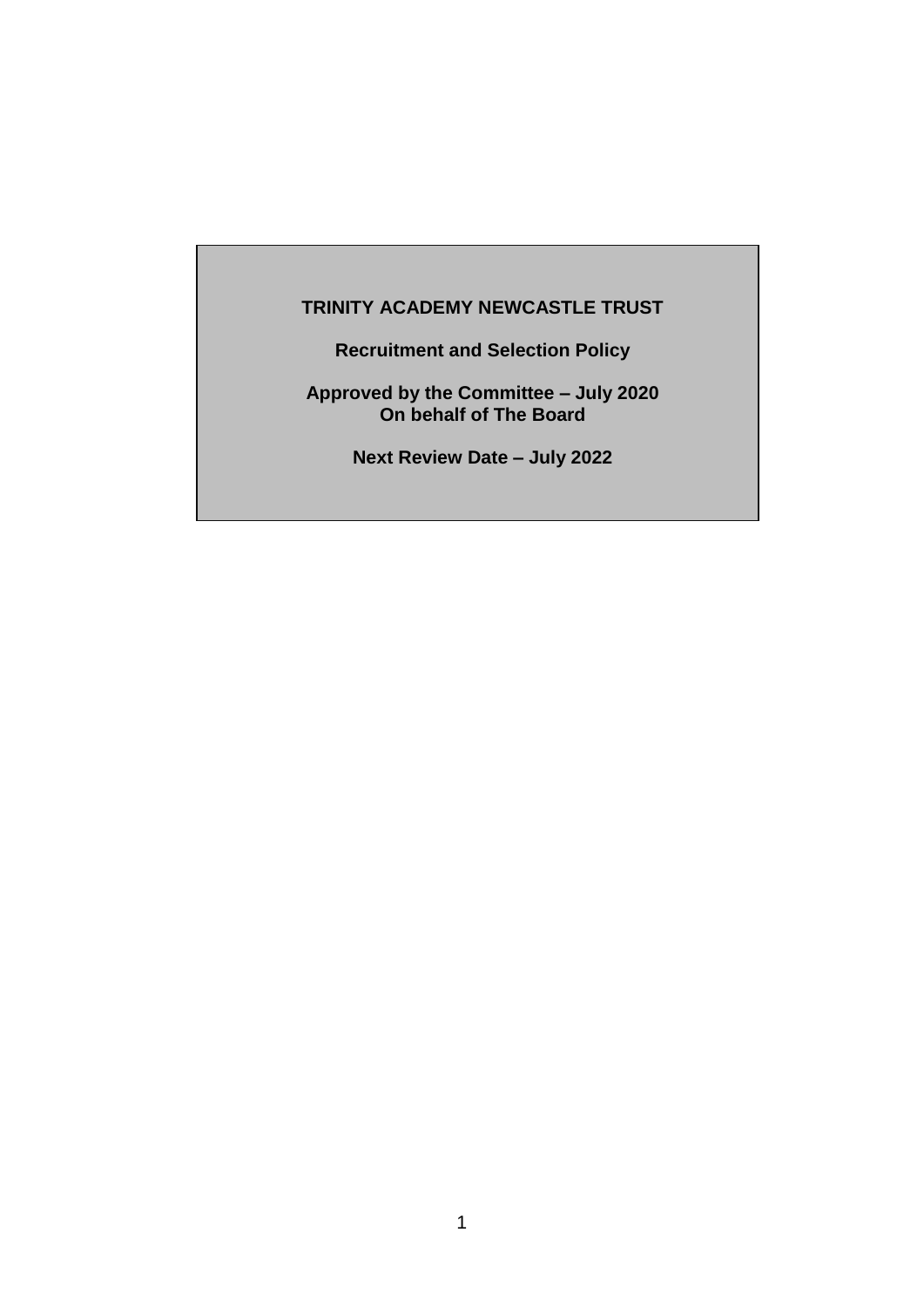# **Recruitment and Selection Code of Practice**

#### 1 **Scope**

The code applies to the recruitment and selection of all employees appointed by the 'Trust', whether permanent or fixed-term and full-time or part-time. This includes where the board provides extended services directly under the management of Trust staff. Additional requirements apply to the recruitment of members of the leadership group (head teachers, deputy head teachers and assistant head teachers) and these are set out in separate guidance.

Trust's should also apply relevant parts of the code of practice to the recruitment of unpaid volunteers.

#### 2 **Purpose**

The purpose of this code of practice is to ensure that the recruitment and selection process is carried out in a fair, efficient and cost-effective manner and takes account of relevant legislation and the 'Trust's' equalities policy. This should result in the appointment of suitably qualified employees, minimise the risk of unlawful discrimination and enable Trust's to compete effectively in the job market.

# **3 Roles and Responsibilities**

**The Board:** The board has overall responsibility for all staff appointments. It is recommended that that all Trustees should delegate the responsibility for staff appointments outside the leadership group to the Head of School.

Members of the board may also be involved in dealing with grievances or complaints from applicants.

**Person(s) delegated to make appointment decisions:** Their role is to make sure that the recruitment and selection process is carried out fairly and without discrimination. They will:

- decide how the vacancy is to be filled;
- **plan and manage the recruitment process:**
- **finalise the job description, person specification and advert;**
- arrange appropriate selection panels and appoint a chair;
- select an applicant to appoint;
- make an offer of employment to the selected applicant and explain that this is conditional;
- make sure all pre-appointment checks are satisfactory;
	- a. ensure a single central record of recruitment and vetting checks is maintained;
	- b. ensure that learners are not put at risk by failing to recruit staff in line with the procedures to safeguard learners.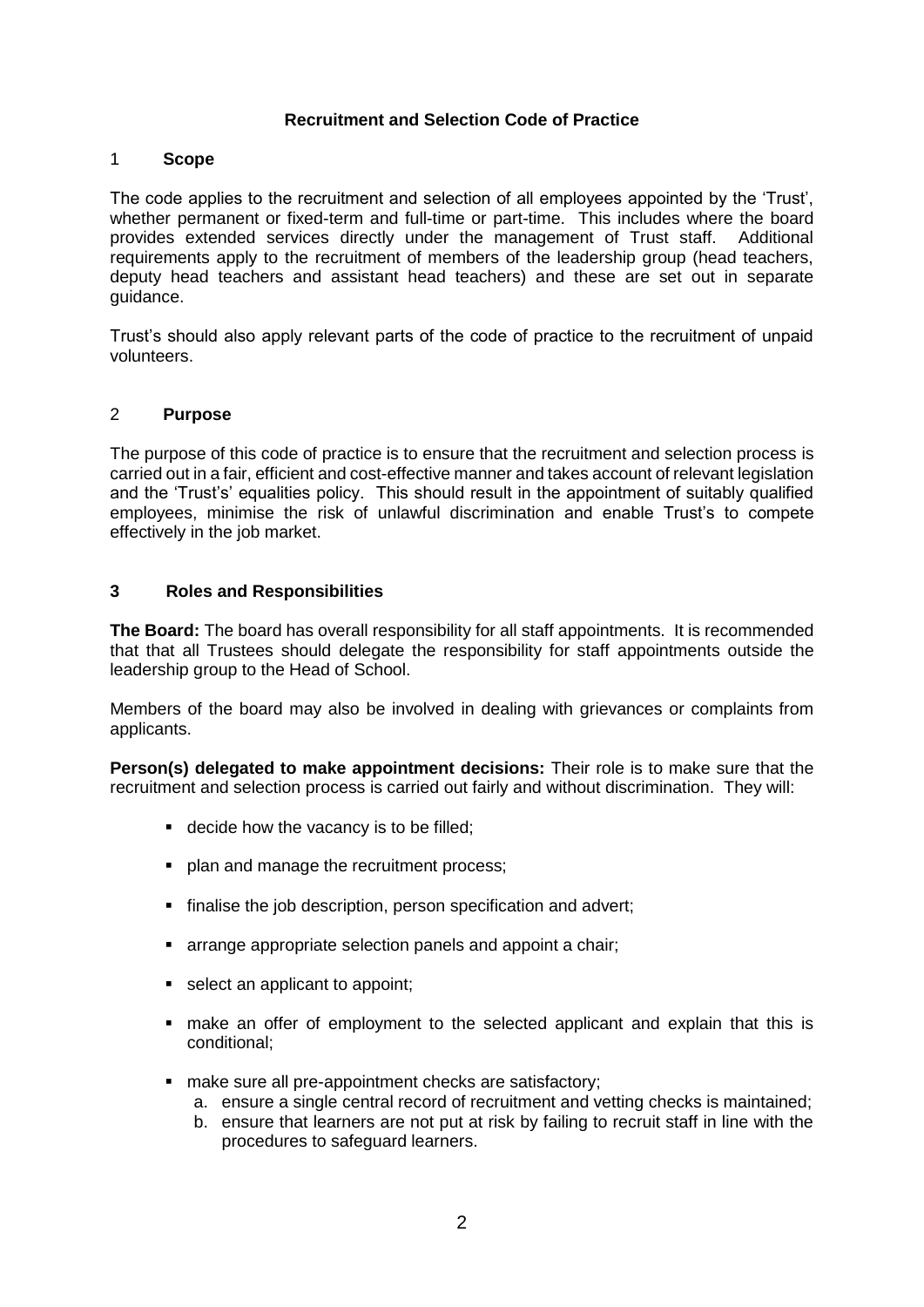**Recruitment administrator:** S/he is responsible for managing the administration of the recruitment and selection process and will:

- **EXECUTE:** issue application forms and packs;
- detach equalities monitoring forms from the returned application form;
- send an interview letter and safe recruitment form to applicants;
- ask for references;
- **EX inspect and copy proof of identity and qualifications documentation provided by the** selected applicant;
- send documentation to Employee Services to enable pre-appointment checks to be carried out and a statement of terms and conditions to be issued;
- maintain the recruitment file:
- maintain the single central record of recruitment and vetting checks; and,
- complete equalities monitoring returns.

**Employee Services:** Providing that Trust's buy into an appropriate service level agreement, Employee Services will:

- place adverts in external media at the request of the Trust;
- **Exercice vacancies in the Council's Customer Service Centre, jobs bulletin and** website;
- carry out pre-appointment checks

**External agencies:** Newcastle Local Authority (Trust payroll provider) has an approved advertising agency that can place adverts in external publications and advise Trust's on preparing effective recruitment adverts.

# 4 **Legal Considerations**

**Equalities legislation:** Employers must not discriminate, either directly or indirectly, against people because of their age, sex, race or ethnic origin, disability, sexual orientation or religion or belief. This applies to all aspects of the recruitment process from advertising jobs through to appointing staff. In limited circumstances there can be a genuine occupational requirement (GOR) to advertise for people of a particular age, sex, race or ethnic origin, disabled status, sexual orientation or religion or belief. The Equality Act (2010) prevents employers from asking applicants questions about their health before offering them work or including in a pool of successful candidates

**Disabled persons:** An employer must make reasonable adjustments in the recruitment and employment of disabled people. This can include adjustments to recruitment and selection procedures, working arrangements and physical changes to premises or equipment.

**Safeguarding learner:** This code of practice complies with DfE guidance on safer recruitment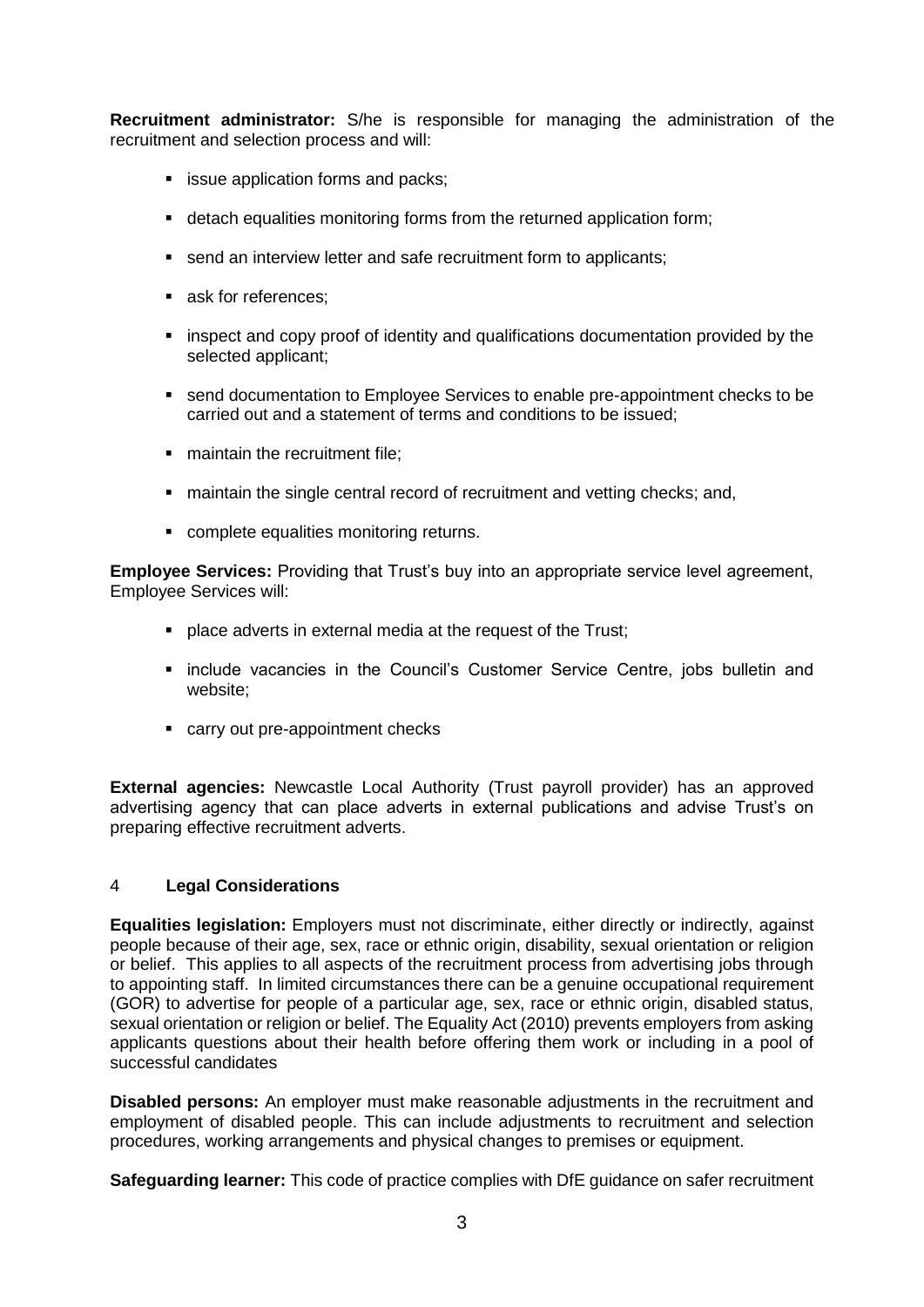and selection in education settings. It is a legal requirement that all posts in Trust's require the appointed applicant to obtain an enhanced certificate of disclosure from the Disclosure and Barring Service Trust's are required to maintain a single central record of recruitment and vetting checks undertaken. The board must ensure that at least one member of the appointment panel has completed safer recruitment training approved by the Secretary of State.

**Recruitment and Selection Training:** The Trust Staffing (England) Regulations 2009 require governing bodies of maintained Trust's to ensure that at least one of the persons who conducts an interview has completed safer recruitment training. Governing bodies of maintained Trust's may choose appropriate training and may take advice from the local three safeguarding partners in doing so. The training should cover, as a minimum, the content of this guidance.

While there is no statutory requirement for Academies to have any recruitment panel members trained it would be best practice to have at least one panel member who has undertaken training.

The NSPCC has developed an online recruitment training course in line with the KCSIE guidance (2016), this training course follows the safeguarding framework for England. Details can be found at [https://www.nspcc.org.uk/what-you-can-do/get-expert-training/safer](https://www.nspcc.org.uk/what-you-can-do/get-expert-training/safer-recruitment-training/)[recruitment-training/](https://www.nspcc.org.uk/what-you-can-do/get-expert-training/safer-recruitment-training/)

#### **ENGLISH LANGUAGE REQUIREMENT FOR PUBLIC SECTOR WORKERS IN CUSTOMER FACING ROLES**

Part 7 of the Immigration Act 2016 creates a duty to ensure that all public authority staff working in customer-facing roles speak fluent English to an appropriate standard. This includes relevant staff working in Trusts.

The government has produced a statutory Code of Practice to help employers comply with this requirement (this can be viewed at [www.gov.](http://www.gov/)uk "Code of practice on the English language requirement for public sector workers"). Further advice and guidance on how the requirement will apply to recruitment and selection is provided at Appendix 4.

**Preventing illegal working**: Only applicants allowed to work in the UK under the Immigration, Asylum and Nationality Act 2006 can be appointed. (See Appendices 2 and 3 for further information)

**Data protection:** People applying for jobs have a legal right to see the interview notes under the Data Protection Act 2001.

**Political restrictions:** Under the Local Government and Housing Act 1989, certain staff are politically restricted (not able to take part in political activities or take up a political office, for example, as a member of parliament).

**Working time directive:** The working time directive says that workers over the age of 18 must not work (on average) more than 48 hours a week (40 hours a week for people under 18). Appointed staff cannot work over 48 hours a week.

# 5 **Policy Statement**

This policy recognises that recruiting a skilled and effective Trust's' workforce is important in improving the outcomes for learner and young people in Newcastle.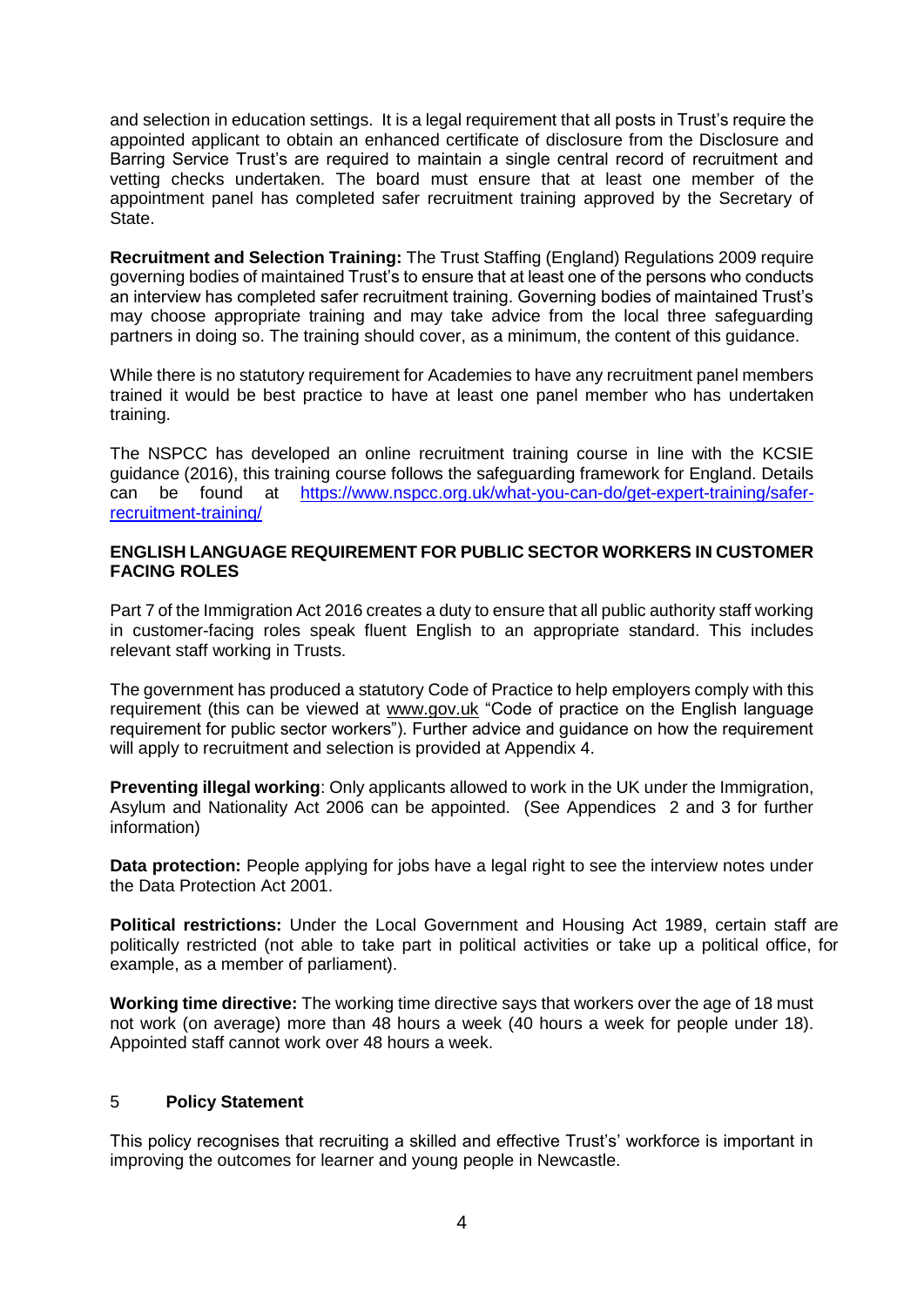It reflects the commitment of the board to:

- recruit the best staff, no matter what their age, sex, race or ethnic origin, disability, sexual orientation or religion or belief
- aim to make the workforce representative of the community that the Trust serves and remove barriers to employment for under-represented groups;
- **safequard and promote the welfare of learner and young people:**
- recruit within the law and according to best practice; and,
- **treat applicants with dignity and respect.**

The board expects all staff and volunteers to share this commitment. It aims to:

- ensure that, Chief Executive Officer, Heads of Academy, line managers and recruitment administrators follow this policy and code of practice
- support them to do so by ensuring that they understand their responsibilities and have access to appropriate training.

The board takes seriously any applicant who provides false information.

- This could result in:
	- the applicant being rejected or summary dismissal of the employee if this comes to light after s/he has started work; and
	- **Fig. 4** referral of the matter to the police and/or DfE.

# 6 **Summary of the recruitment and selection process and its application**

A summary of the recruitment and selection process is provided in Appendix 1.

The Trust will apply the recruitment and selection process as follows:

- all stages of the recruitment and selection process will apply to paid employees
- all stages will apply where unpaid volunteers are actively sought and there are candidates about whom there is little or no recent knowledge
- **a** streamlined process will apply where a parent well known to the Trust is approached: seeking references, checking to ensure others in the community know of no concerns and can make a positive recommendation, conducting an informal interview to gauge the person's aptitude and suitability, undertaking a Childs Barred list check and obtaining an enhanced certificate of disclosure from the Disclosure and Barring Service

The Trust will not need to apply the recruitment and selection process where:

- a volunteer is used on a one-off basis, for example accompanying an Trust trip or helping at an Trust event, provided that the person is not to be left alone and unsupervised in charge of learners
- **a** a volunteer is recruited by another organisation, for example sports coaches from a local club, although the Trust should obtain written assurance from that organisation that the person has been properly vetted.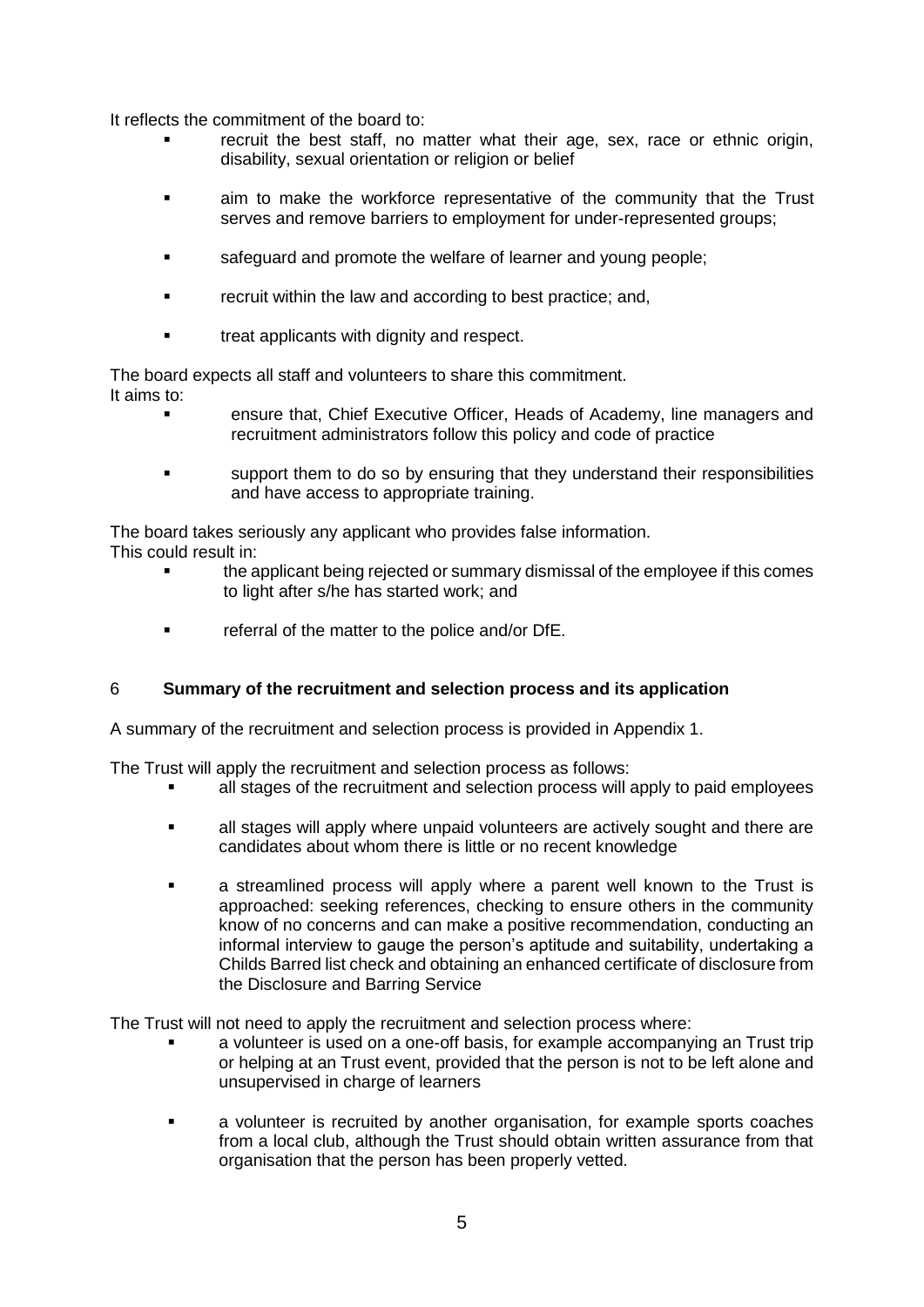# 7 **Define the vacancy**

The following details need to be clear before starting the recruitment process:

- the job role
- **EXECT:** whether teaching or support staff terms and conditions apply
- **the pay and grading of the post**
- whether the post is full- or part-time and, if part-time, the number/pattern of hours of work
- in the case of support staff posts whether the post is required full year round or part year and, if part year, the number/pattern of weeks to be worked
- the duration of the contract to be offered to the appointed applicant.
- Posts within the academies staffing structure are determined by the board through the staffing structure review process. This includes the number, type and pay/grading of teaching and support staff posts. Consultation with staff on job roles and job descriptions is also within this process. The current Trust structure should be included as an annex to the Trust's 'Pay Policy for Teachers and Support Staff'.
- The duration of the contract is determined by the board. The factors to consider in whether the appointment is permanent or fixed-term are set out in the 'Policy and Procedure for Making Appointments and Contractual Changes'.

# 8 **Define the scope of the recruitment process**

All vacancies will normally be advertised to external applicants. This promotes open competition, avoids indirect discrimination and attracts a wider field of applicants to select from.

The Trust will restrict the recruitment process for a vacancy in the following circumstances:

- where there is an existing employee at the Trust who must be considered for redeployment because s/he is under notice of dismissal or at risk of dismissal on grounds of redundancy, ill-health, capability, conduct (except gross misconduct), contravention of a statutory enactment or for some other substantial reason and the vacancy may be suitable alternative employment
- where the Trust structure review process has decided that the appropriate method of appointment to the post is "ring-fencing" or "slotting in".

The Trust can choose to restrict the recruitment process for a vacancy in the following circumstances:

- where the vacancy can be filled without advertising by converting an employee's contract from fixed-term to permanent (using the procedure set out in the 'Policy and Procedure for Making Appointments and Contractual Changes')
- where the vacancy can be filled without advertising by transferring an employee from another post within the Trust at the same grade (if more than one person is interested in transferring, a selection interview should take place)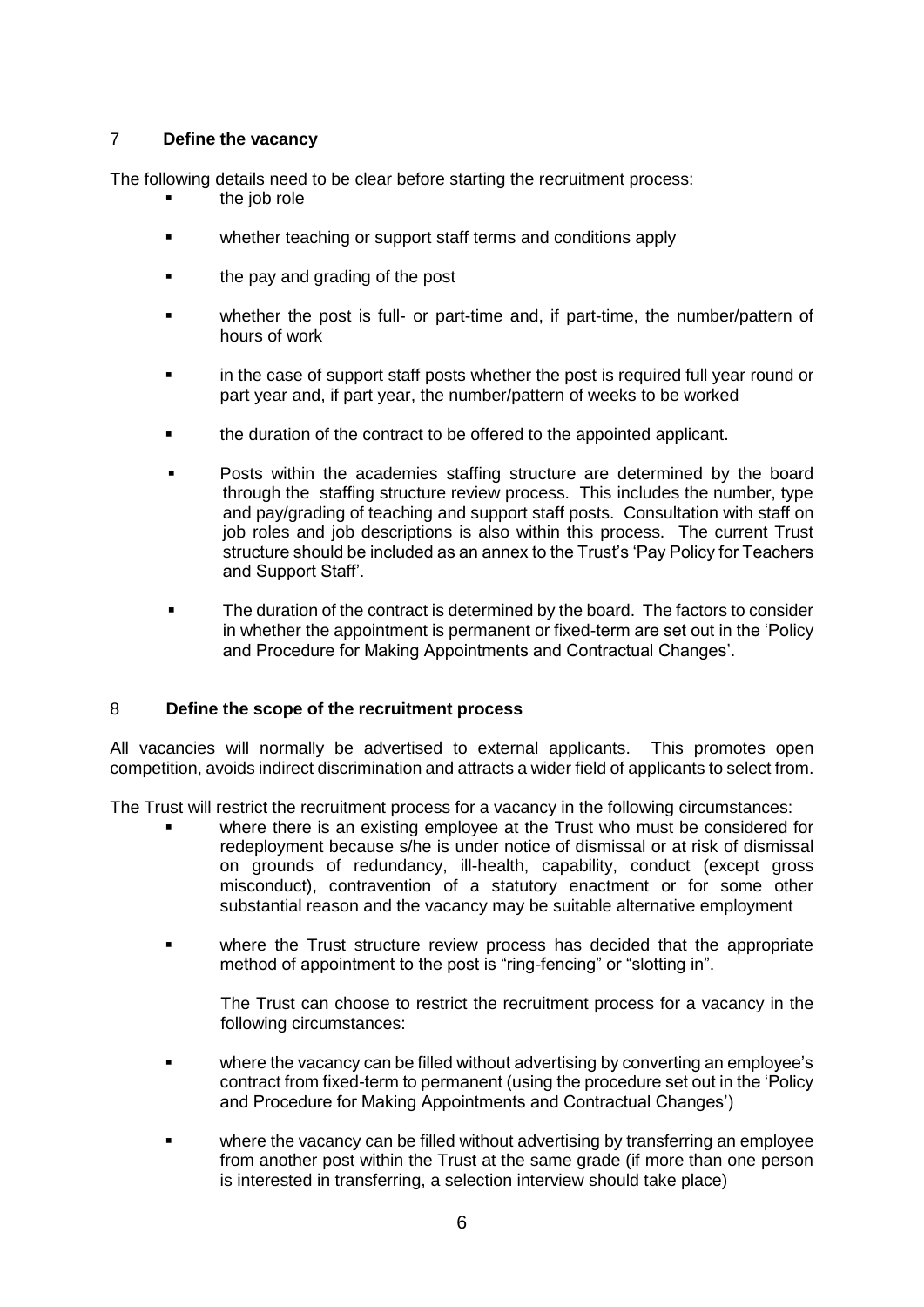- where an employee asks to "step down" to a lower-graded job
- where a post is already covered by job sharing and one of the sharers leaves as the remaining sharer can be offered the option of holding the post full-time
- where a vacancy arises within six months of the same or an identical one having been filled as the Trust may appoint one of the previously unsuccessful applicants without advertising the position, as long as the applicant meets all of the essential conditions.

# 9 **Define the job description**

The job description is a statement of the purpose and responsibilities of the post. The delegated person(s) must ensure it is up-to-date before the post is advertised. Consultation with staff and consideration of the pay/grading is needed if the proposed changes to the job description are significant.

The job description must include:

- the title of the post
- **the grade**
- **the pay scale/grade/range and any additional payments that apply**
- **the post to which the holder is responsible**
- **the posts for which the holder is responsible**
- **the job purpose or main function**
- **the main duties and responsibilities**
- **the post's responsibility for promoting and safeguarding the welfare of learner** and young people;
- a statement about the Trust's commitment to safeguarding learners, for example "We are committed to safeguarding learner and expect all staff and volunteers to do the same"
- **the date of the latest revision.**

#### 10 **Decide if this vacancy has a genuine occupational requirement (GOR)**

In certain circumstances it is a genuine occupational requirement (GOR) to advertise for people of a particular age, sex, race, sexual orientation, disability status, religion or belief.

These circumstances are likely to be rare within Trust's but, if you consider that a GOR may apply, contact your human resources adviser before taking further action.

Where the delegated person(s) decide that a GOR applies, a detailed written record must be made of the reasons for the decision.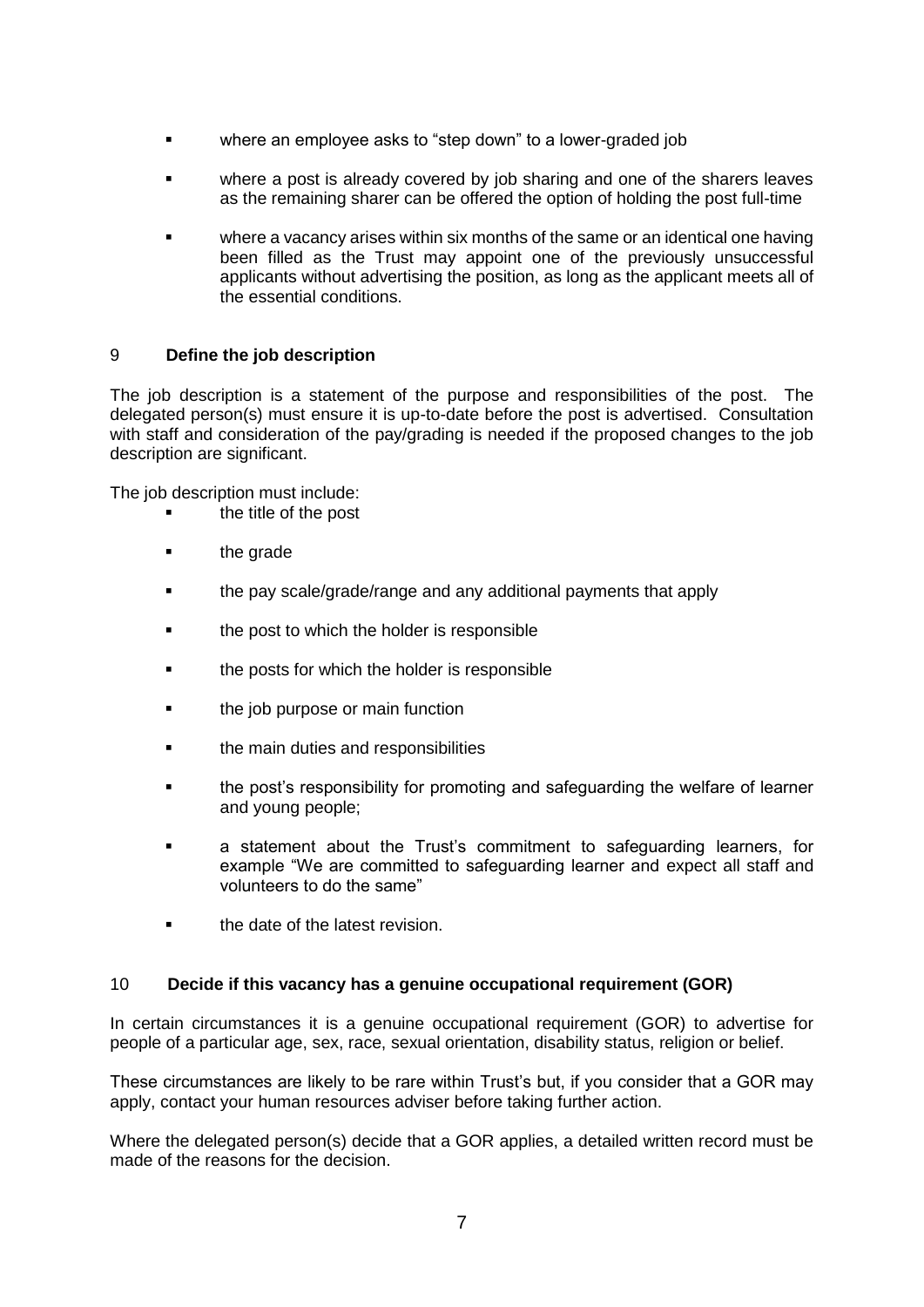# 11 **Define the person specification**

The person specification describes the skills and abilities needed to carry out the post. The delegated person(s) must ensure it is up-to-date before the post is advertised. It cannot be amended once the recruitment process has begun.

The person specification must only contain criteria that:

- are objective, fair, measurable and do not discriminate unlawfully
- genuinely affect job performance and can be justified.

The person specification must not include, unless there is objective justification to do so:

- specific formal qualifications (that are not necessary to do the job)
- general qualifications as an entry requirement (for example, five GCSEs)
- a specific number of years of experience (it should be defined in terms of quality, level and type)
- age as a condition or as an indicator of experience or maturity
- physical requirements that could exclude people with disabilities.

The following requirements must be included in the person specification for posts in Trust's:

- no adverse criminal record
- satisfies requirements for General Teaching Council registration (qualified teaching posts only)
- any Genuine Occupational Requirement (GOR) that applies.

There must also be a statement about the Trust's commitment to safeguarding learners for example "We are committed to safeguarding learners and expect all staff and volunteers to do the same".

The person specification must identify the method that will be used to assess applicants against each of the criteria. The recruitment process must involve an interview that uses information collected from other sources, for example, a job application form, references and so on. It is not essential, but strongly recommended, that at least one other method of assessment, such as a lesson observation, occupational test, work sample or practical jobrelated exercise, is used to give unbiased information.

# 12 **Plan the recruitment exercise**

The delegated person(s) should identify the key timescales for the different stages of the recruitment process and allow sufficient time at each stage so that safeguarding requirements are met. For example, the process must allow references on short-listed candidates to be obtained before interview.

Applicants should be given advance notice of the planned interview dates in the advert or application pack.

In the case of a teaching appointment, the plan may need to consider resignation dates in case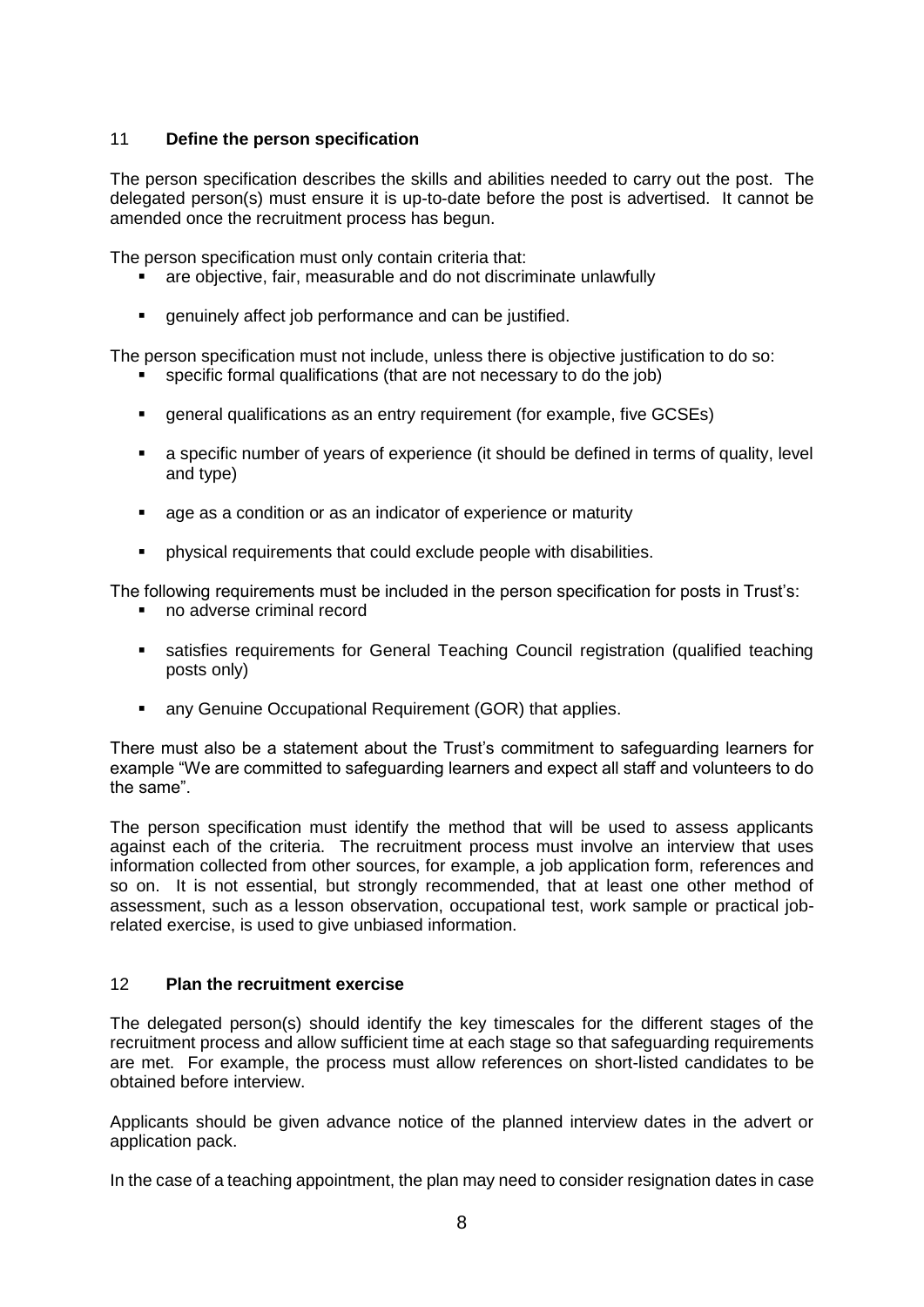the selected applicant is already employed as a teacher.

These are:

- Autumn Term: 31 October (30 September for head teachers)
- **Spring Term: 28 February (31 January for head teachers)**
- **Summer Term: 31 May (30 April for head teachers).**

# 13 **Prepare the job advert**

Except as detailed in the 'Define the vacancy' section above, all vacancies will be available to both external and internal applicants. The delegated person(s) must prepare an advert, decide the publications it is to be placed in and the closing date (usually two weeks later).

The City Council's external advertising agency can place adverts in all publications or the Trust may make its own arrangements. Advice on copywriting is available free of charge and, unless the Trust opts out, the agency will edit adverts appearing in the Jobs North East composite to ensure cost-effectiveness. Only educational organisations that agree to the City Council's equalities policy can place adverts in the Council's composite advert in Jobs North East

All adverts placed via Employee Services are also publicised in the Council's Customer Service Centre, weekly jobs bulletin and public website at no additional cost.

The delegated person(s) should give Employee Services:

- an advert request form including the publication(s) and date(s) the advert is to appear in and the closing date
- the text of the proposed advertisement including a statement about the Trust's commitment to safeguarding learner and young people (for example "We are committed to safeguarding learner and young people"), the need for the selected applicant to obtain an enhanced certificate of disclosure from the Disclosure and Barring Service and any Genuine Occupational Requirement (GOR) that applies
- the job description and person specification for the post.

# **14 Decide the content of the application pack**

People enquiring about a job must receive:

- $\blacksquare$  the job advert
- an application form
- the job description and person specification
- the safe recruitment form that includes information about the pre-appointment checks that will be made on the short-listed and appointed applicants
- any additional information about the Trust or job that the delegated person(s) decide to provide.

There are two application forms available. Both include all of the requirements for safer recruitment in education settings. The delegated person(s) must decide which form is most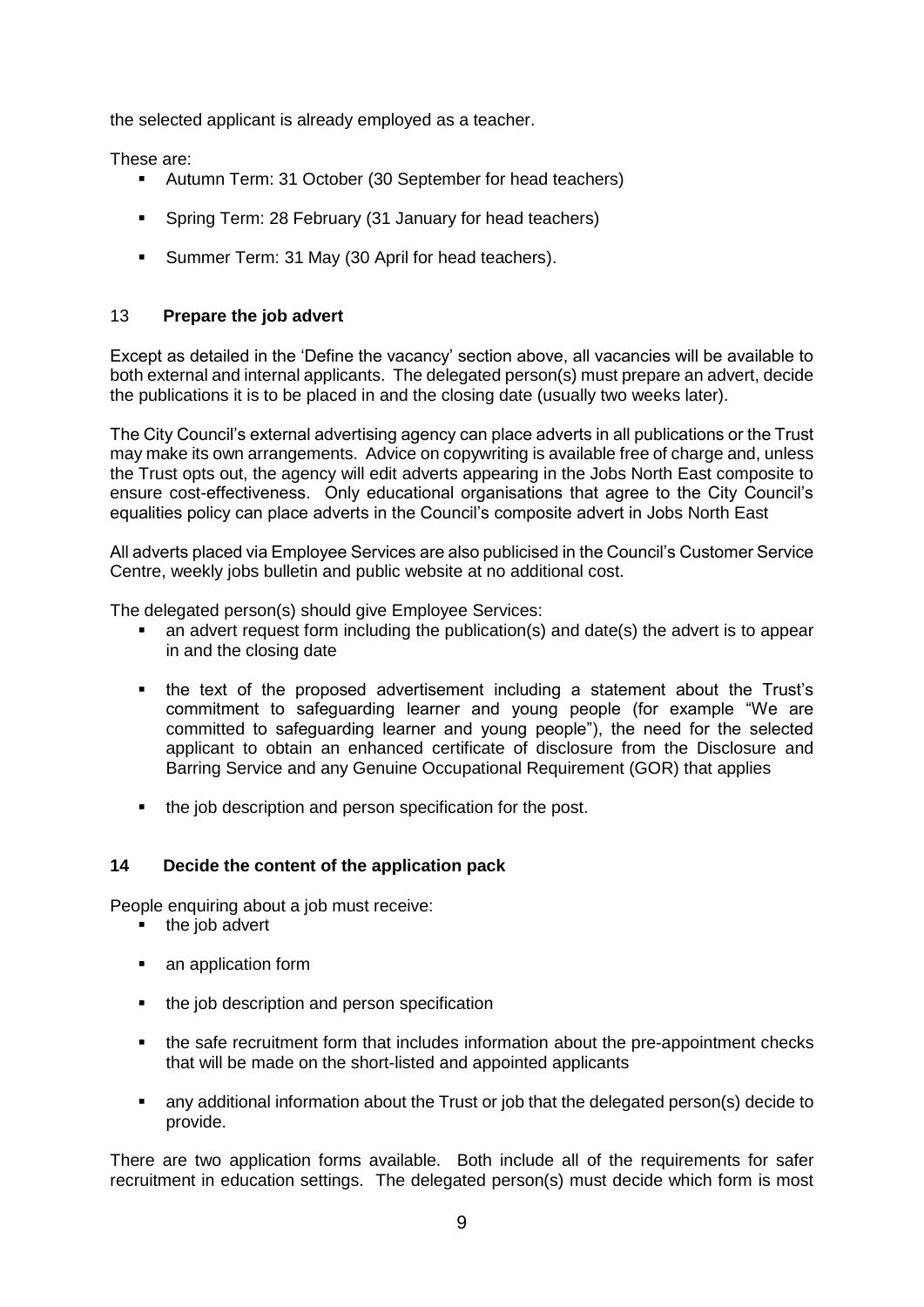appropriate for the post being advertised:

- Form 1 is appropriate for all teaching and most support staff jobs
- Form 2 is appropriate for support staff jobs with no or limited entry requirements.

The job application form is divided into three sections. Part A covers personal details, part B covers experience, qualifications and skills, and part C covers equality monitoring. CV's cannot be accepted under any circumstances.

#### 15 **Set up the recruitment file**

The recruitment administrator must set up a recruitment file and update it during the recruitment process. It must be retained for 12 months and include copies of the following:

- job description, person specification and any additional information provided to applicants
- a written record of the reasons for a Genuine Occupational Requirement (if this applies)
- $\blacksquare$  job advert
- **application forms**
- safe recruitment form
- **Example 1** equality monitoring forms
- **•** record of shortlisting decisions
- **EXECT** interview notes and a record of the decisions made and reasons why
- test results and other forms of assessment (if this applies)
- **F** reference request letters and references received
- **•** rejection letters
- all other correspondence relating to the appointment.

Additional documentation for the appointed applicant is set out in the 'Offer of employment and pre-appointment checks' section below.

#### 16 **Handling applications**

#### **Sending out applications**

The recruitment administrator will send out the application pack to applicants. S/he should amend the instructions at the end of part A (personal details) of the City Council application form to state where completed forms should be returned to.

# **Receiving and acknowledging applications**

When the form is returned the recruitment administrator will remove part C (equalities monitoring) of the City Council application form. This is used for monitoring purposes only and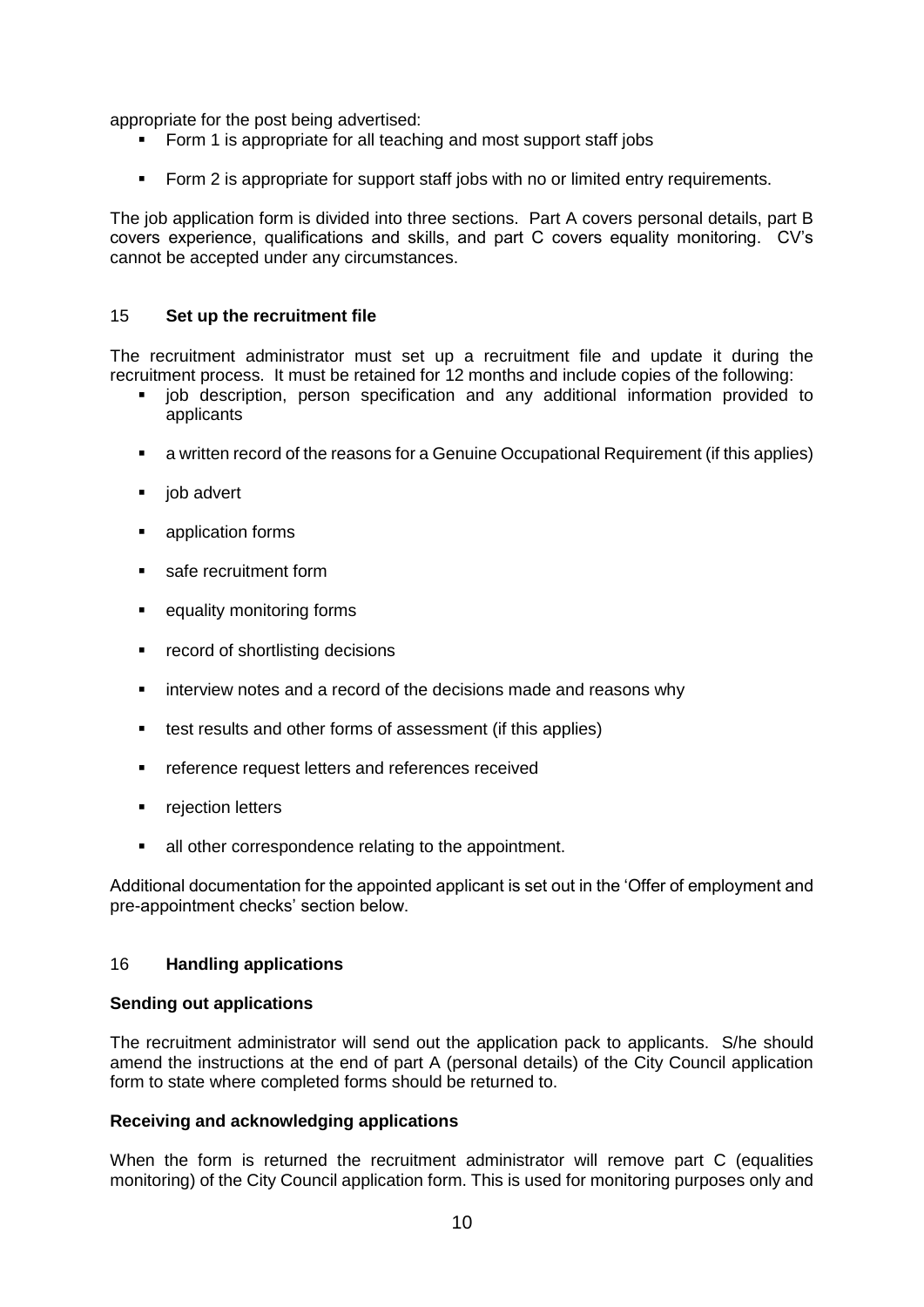must not be seen by anyone involved in the selection process.

The recruitment administrator should scrutinise the application form and safe recruitment form to ensure that they are fully completed. Incomplete forms should not be accepted and returned to the applicant for completion.

Completed forms should be returned by the closing date. The recruitment administrator will contact the delegated person(s) to ask if they will accept any applications received after the closing date. Late applications should not be accepted once the short-listing process has started.

The Trust will not acknowledge application forms or contact people who have not been shortlisted due to the costs involved.

#### **Alternative formats**

Disabled people may choose to apply for jobs in Braille, on audio tape or in large print. Advice on these formats is available from Employee Services.

An applicant who cannot fill in a job application form themselves (for example, because of reading or writing difficulties or a disability) should still be considered, unless this is directly relevant to the job. In such cases, they may get help to fill in the form.

#### **Applicant's relationship with a trustee or senior staff**

An applicant must tell us about any relationship with a trustee or senior staff in the Trust where they are applying for a post

Staff must tell the head teacher in writing about their relationship to an applicant for a job in the Trust.

# **Canvassing**

Any applicant who canvasses (tries to use their relationship to gain an advantage in the recruitment process) or allows someone to canvass on their behalf will be disqualified.

Unless they are related to or have a close personal relationship with someone applying for a job, trustees and employees are allowed to act as referees for an applicant for a post in the same Trust. If they are involved in the recruitment process (short-listing or interviewing) it must be an employment reference, not a personal reference.

#### **Declaring outside interests and other employment**

People applying for a support staff job over spinal column point 30 must not carry out any other business or take up additional appointments without the Trust's permission.

# 17 **Short-list applicants**

#### **Short-listing process**

Applications should be short-listed by at least two people who will be involved in the final interview panel. As far as possible, the people short-listing for each post should be a reasonable balance of men and women.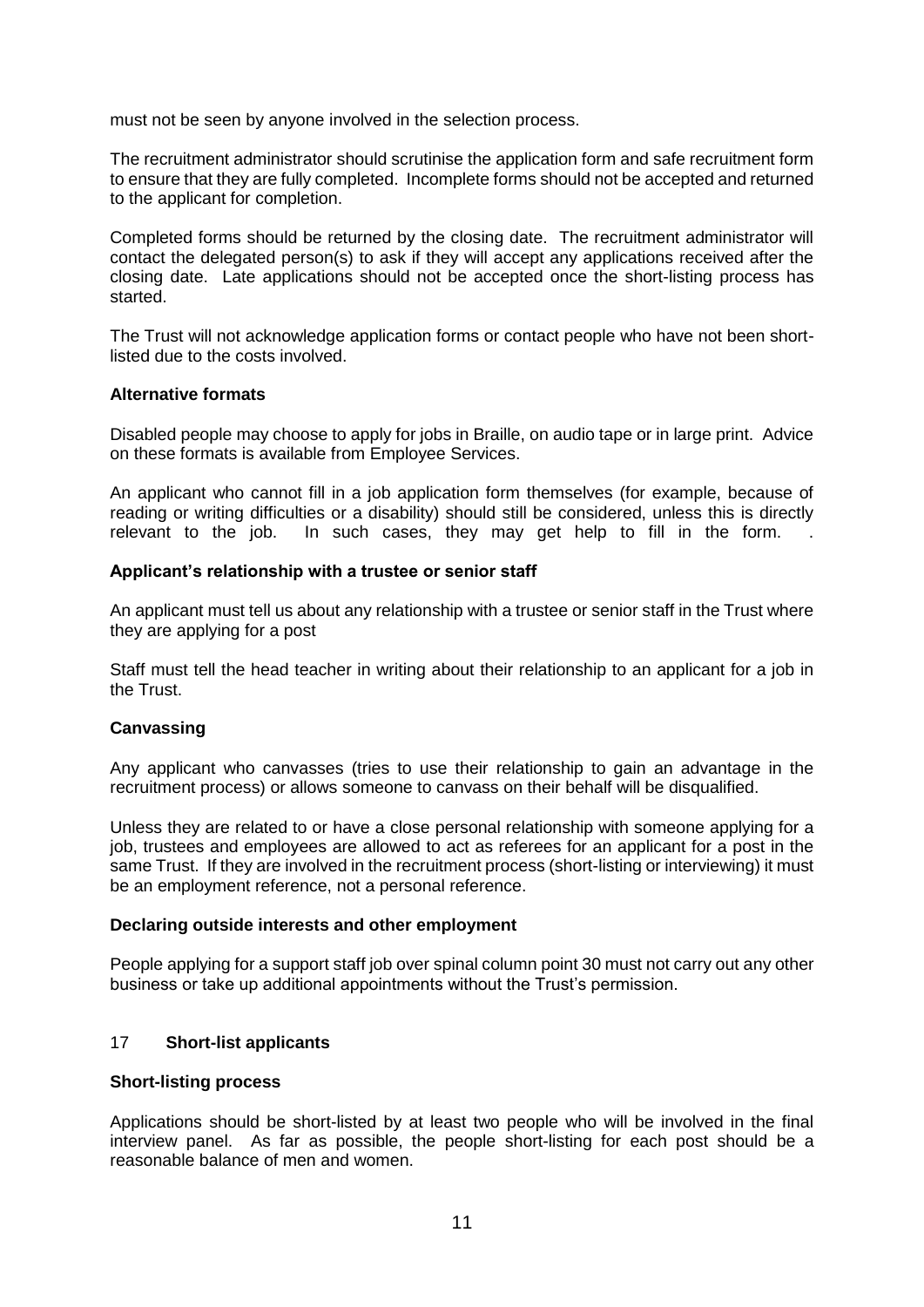All applications should be scrutinised to ensure that the information provided is consistent and does not contain any discrepancies. Any gaps in employment should also be identified. Any anomalies or discrepancies or gaps in employment should be noted and consideration of the totality of these may influence whether the applicant is short-listed.

The people creating the short-list review each application form and assess that applicant against the person specification for the post. Any applicant who does not meet the minimum essential conditions should not be included on the short-list. A record of each decision should be made on the short-listing form.

The delegated person(s) are responsible for the security and confidentiality of the application forms.

The short-listing form should be returned, together with the application forms of the successful and unsuccessful applicants, to the recruitment administrator.

It is policy to interview all disabled applicants who meet the essential requirements for the post. The recruitment administrator is responsible for reviewing the short-listing form against the equalities monitoring forms (which were separated from the application forms on receipt) to identify any disabled applicants who have not been short-listed. The delegated person(s) responsible for short-listing will add to the short-list any disabled applicants who meet the essential conditions.

# **Contacting short-listed applicants**

The recruitment administrator will check if any of the short-listed applicants have asked for special interview arrangements on the application form and make the necessary arrangements.

The recruitment administrator will send a letter to the short-listed applicants inviting them to an interview and enclose an interview expenses claim form.

#### **Take up references and verify facts**

All short-listed applicants must provide two referees, one of which must be the current or most recent employer. References must be requested direct from the referee. References provided by the applicant or open references addressed "to whom it may concern" should not be considered.

Written references must be requested before the final selection stage and made available to the people carrying out the interview. The recruitment administrator will write to the referees and enclose the reference request form, job description and person specification.

In exceptional circumstances it may not be possible to obtain references prior to interview, either because of delay on the part of the referee or because the candidate strongly objects to the current employer being approached at this stage but that will be the aim in all cases. It is up to the delegated person(s) to decide whether to agree to a candidate's request to approach their current employer only if s/he is the preferred applicant after the interview.

If a short-listed applicant claims to have some specific qualification or previous experience that is particularly relevant to the post that will not be verified by a reference, the delegated person(s) should telephone the relevant previous employer and ask for written confirmation of the facts.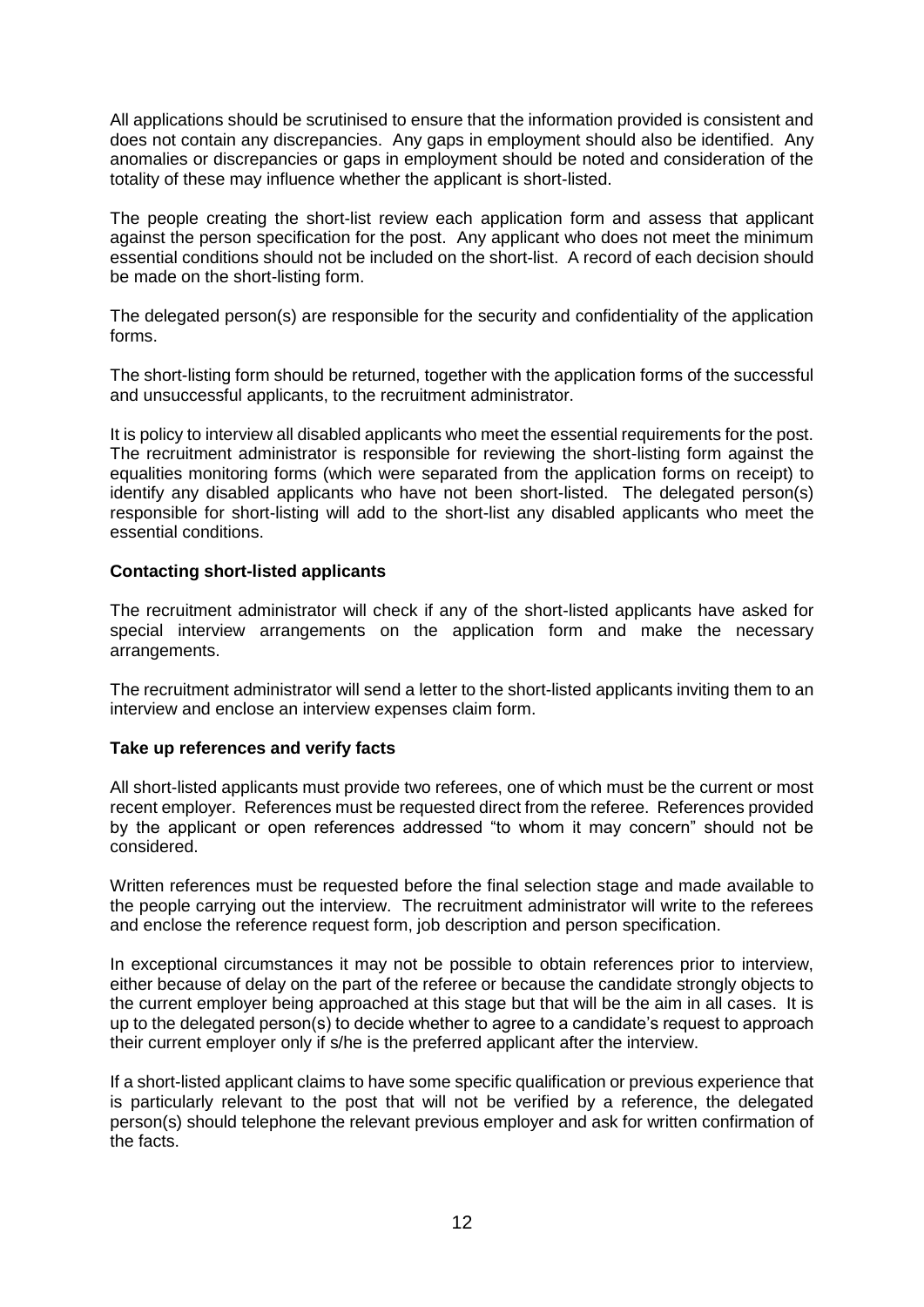# 18 **Interview and assessment**

#### **Interview panel**

The interview panel must include the delegated person(s) making the appointment. One-toone interviews are not acceptable and, as far as possible, the panel should have a reasonable balance of men and women.

People other than the delegated person(s) can be on the interview panel. This may include people external to the Trust, for example, where there are partnership arrangements in place. Their role should be viewed as advisory and only the delegated person(s) can make the final decision on appointing staff.

The panel must meet before the interviews to:

- agree their interview questions to assess the relevant criteria on the person specification
- consider the issues to be explored with each candidate based on the information provided in the application form, safe recruitment form and references.

# **Conducting the interview**

All applicants must be asked a series of standard questions. It is acceptable to follow up the standard questions with related questions to make sure the applicant has the opportunity to demonstrate their knowledge or to expand on the information they have given on their application form. The interview panel must always ask for information about previous employment and get satisfactory explanations for any gaps in employment or discrepancies in the information provided.

The selection process for all posts in Trust's must include an assessment of each applicant's suitability to work with learner. Appropriate questions must be asked at interview to assess this including the applicant's:

- attitude towards learners and their motivation to work with them
- ability to form and maintain appropriate relationships and personal boundaries with learner
- **EXECT** emotional resilience in working with challenging behaviours
- **EXECUTE:** attitudes to discipline.

The interview panel must discuss the safe recruitment form with each applicant, even if no convictions have been declared. The delegated person(s) must consider the requirements of the 'Code of Practice on the Disclosure of Criminal Convictions '.

Where there is a discrepancy or concern about the information provided by a referee, the interview panel must discuss this with the applicant. If references have not been received before the interview, the applicant must be asked at interview if there is anything s/he wishes to declare or discuss in light of the questions that have been put to the referee.

The interview panel must use an interview record form to record the questions asked and to summarise each applicant's answers. It must show how each applicant has met (or not met)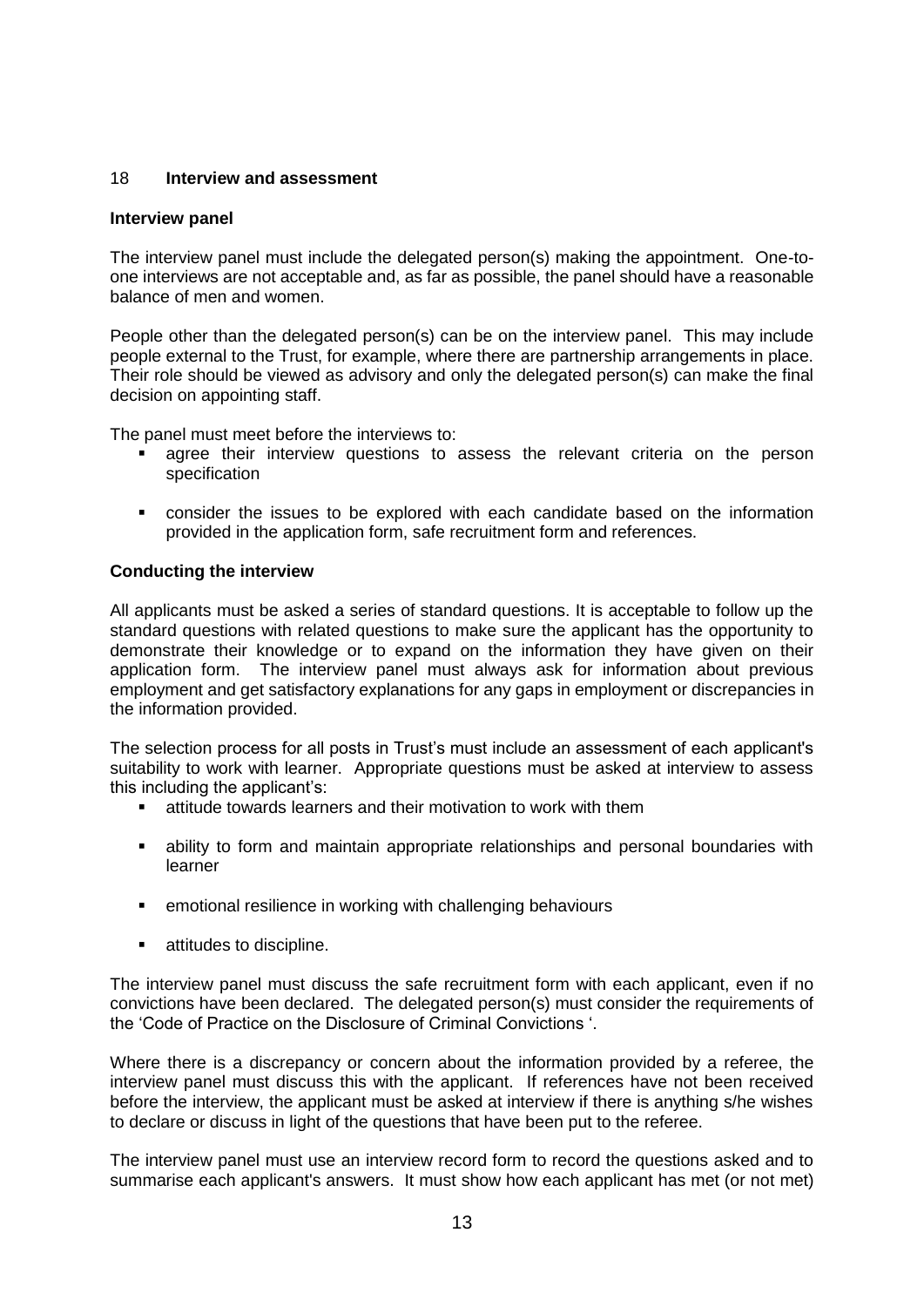the person specification. Interviewers should summarise the evidence presented by the applicant.

At the end of the interview, the panel should discuss the responses given by each applicant and agree who best meets the person specification and the reason why. A summary of their decision must be recorded on an applicant assessment form. This must have enough detail to make sure that the reason for the decision is clear in case of any future complaint about the recruitment process.

# **Other forms of assessment**

Observing applicants as part of the formal assessment process is an ideal opportunity to assess how they deal with learner and young people. This may be by observing a lesson or through a structured task that directly involves learner, young people, parents and carers or other stakeholders in the recruitment process. The delegated person(s) must make sure that they are effectively briefed on their role within the process.

Reasonable adjustments must be made for disabled persons where the assessment method would put them at a disadvantage. The applicant may need to complete tests or presentations in alternative formats, be allowed more time or have a support worker.

#### **Contacting interviewed applicants**

The delegated person(s) must make arrangements to tell short-listed applicants the outcome of their application as soon as possible. Applicants with a sight or hearing difficulty must be contacted in the appropriate way, for example, a phone call or in Braille for people with a sight difficulty or by letter or minicom for people with a hearing difficulty.

Both internal and external applicants may ask for feedback on how they performed during the selection process. If asked, the delegated person(s) should make arrangements for this to happen.

# 19 **Offer of employment and pre-appointment checks**

#### **Conditional offer of employment**

Any offer of appointment must be made on the condition that the applicant satisfactorily meets all of the pre-appointment checks required by the post. These are listed in Appendix 2. It is the responsibility of the delegated person(s) making the appointment to ensure that the checks have been carried out, decide whether the outcome is satisfactory and ensure that Trust's single central record of recruitment and vetting checks is updated.

There is a duty to make reasonable adjustments for disabled people. Disabled applicants should be asked about workplace adjustments only if they are selected for the job. The job offer should be on the condition that reasonable adjustments can be made.

#### **Documentation requirements**

The recruitment administrator must take to all reasonable steps to check that the following documents are original and valid, and be satisfied that the applicant is the person named in the document before copying for the selected applicants:

- **EXECUTE:** identity documents including photographic evidence
- the specific proof of identity documents required for an application for an enhanced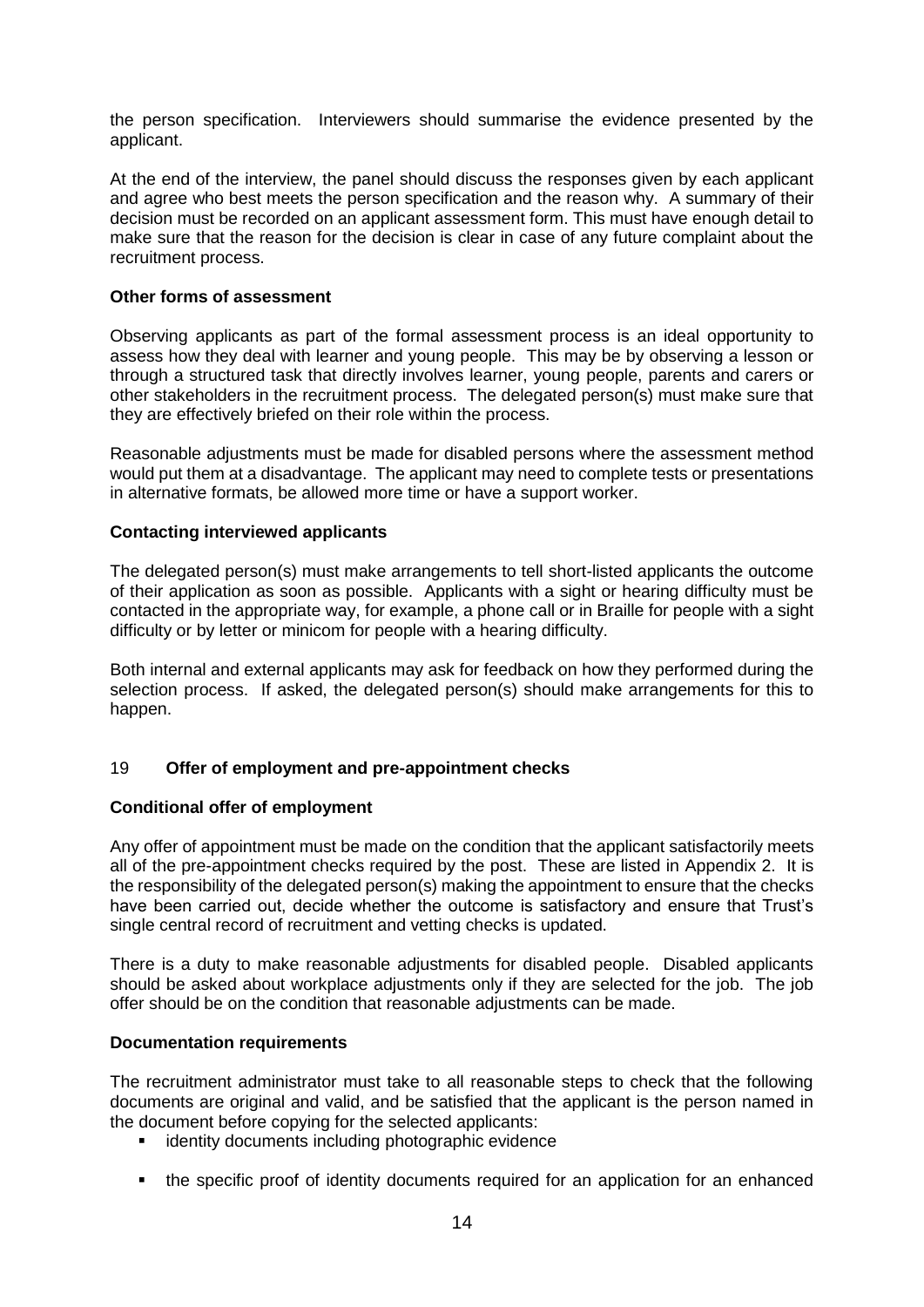certificate of disclosure from the Disclosure and Barring Service

- the specific proof of identity documents required to show the right to work in the UK or any documents required to submit an application for entry clearance or leave to remain in the UK under the points based immigration system
- certificates, diplomas or letters of confirmation for the academic qualifications that the applicant has stated on their application form.

The Chief Executive Officer must sign the appointment instruction form before it is sent to Employee Services. This confirms those pre-appointment checks that have already been satisfactorily completed and gives instructions for the remainder to be done.

The recruitment administrator must send the appointment instruction form to Employee Services with a copy of:

- the safe recruitment form
- proof of identity documents obtained

Copies of these documents should also be kept on the individual's personal file in the Trust and a record maintained of when the outstanding pre-appointment checks are satisfactorily met.

# **Identifying a start date**

The selected candidate must not be confirmed in post or start work until all the pre-appointment checks in Appendix 2 are satisfactorily completed.

The only exception is that the delegated person(s) do have discretion for an individual to start work before the enhanced certificate of disclosure is received from the Disclosure and Barring Service, subject to certain conditions. These are set out in the 'Code of Practice on Disclosure of Criminal Convictions''. If this discretion is used, the CEO must sign a declaration form confirming that these conditions are met and send this to Employee Services.

# **Starting salary**

The arrangements for starting salaries are set out in the Trust's 'Pay Policy for Teachers and Support Staff'.

In the case of teaching staff the starting salary is the appropriate point on the payscale for the post. This is determined by the rules set out in the Trust Teachers' Pay and Conditions Document and the discretions it delegates to the board within the Trust's pay policy. Employee Services may need to undertake a salary check with another authority.

In the case of support staff the starting salary is usually the lowest point of the grade for the post. Exceptions are allowed in certain circumstances, for example, where the employee would not otherwise receive an increase in pay.

# **Confirming the appointment**

Central services will write to the selected applicant to confirm their appointment once all preappointment checks are satisfactorily completed and the start date and starting salary are agreed.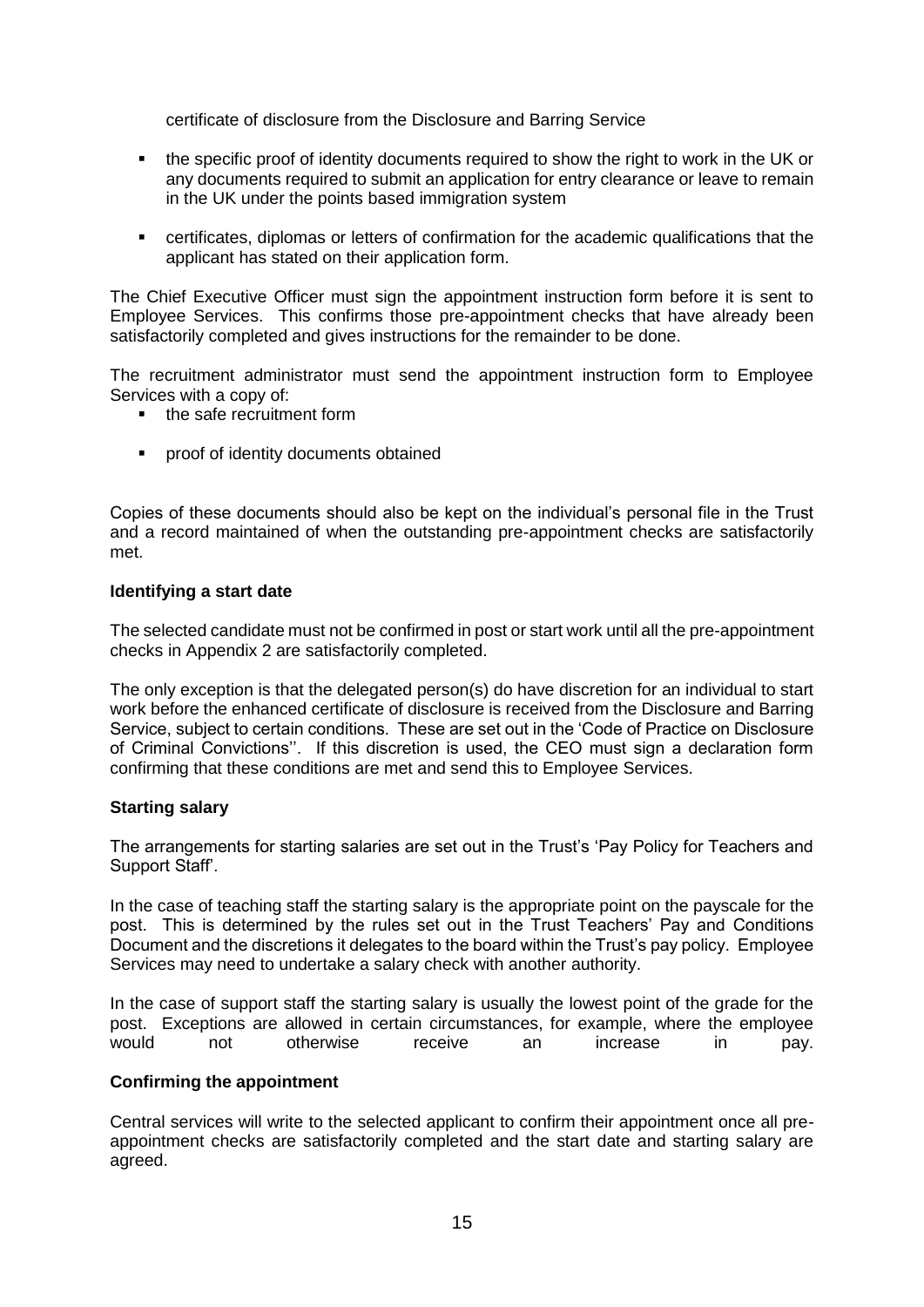A record of all pre-appointment checks will be retained on the employee's personal file in Employee Services. Employee Services will notify the delegated person(s) of the outcome of the checks so that the Trust can maintain its single central record of recruitment and vetting checks.

#### **Interview expenses**

Interview expenses are paid to applicants at the rates set out in the policy once the interview process is complete. Expenses are not refunded if an applicant withdraws or turns down an offer of employment. The expenses of the appointed applicant are paid when they start work.

Additional expenses may be paid to meet any reasonable requirements for a disabled person attending an interview. This could include travelling expenses for a support worker or the reasonable cost of travelling by taxi rather than bus or train.

# **Resettlement Scheme**

The board has discretion to pay the appointed candidate appropriate expenses if they need to relocate.

# 20 **Equalities monitoring**

The recruitment administrator is responsible for collating equalities monitoring information on applicants and appointments

# 21 **Complaints**

If anyone applying for a job believes that they have been unlawfully discriminated against during any part of the recruitment and selection process, they have the right to make a complaint within three months. Internal applicants within the Trust should submit their complaint under the formal stage of the Trust's 'Grievance Procedure', which will be investigated within the timescales set out in that procedure. External applicants should submit their complaint in writing to the chair of trustees, which will be investigated within a reasonable timescale.

If a complaint that an applicant has been unlawfully discriminated against is upheld, the solution offered will usually be for the person who made the complaint to rejoin the selection process. Examples of solutions are:

- if an applicant is not included on the short-list and there is no justified reason for this, they may be put on the short-list for the job or for another appropriate vacancy;
- if the questions asked at the interview are considered to be unfair, the applicant's suitability may be reassessed and another interview arranged for that job or another appropriate vacancy;
- **F** if it is found that the person making the complaint was the best person for the job, they may be offered either that job or another appropriate vacancy;
- if it is found that the Trust has failed to make a reasonable adjustment for a disabled person who has been made a conditional offer of appointment and the post is still vacant, the adjustment will be made with an offer for that job; or,
- if it is found that the Trust has failed to make a reasonable adjustment and the post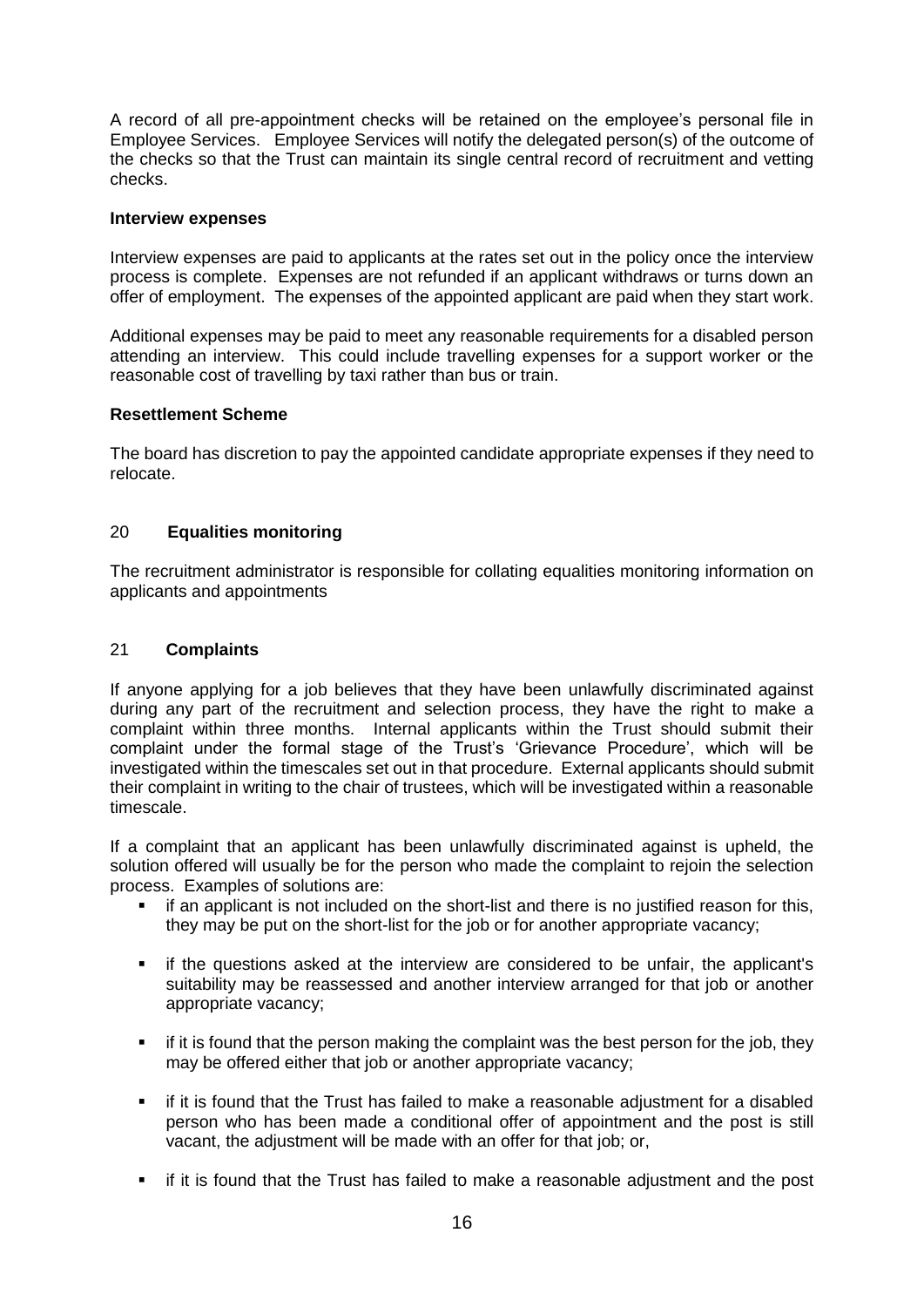applied for has been filled, arrangements will be made to interview the disabled person for another suitable vacancy and to make reasonable adjustments if the person is selected.

# 22 **Relationship with other policies and procedures**

**Policy and Procedures for Making Appointments and Contractual Changes:** This sets out the circumstances when it is appropriate for Trust's to offer permanent or fixed-term contracts to appointed applicants.

**Code of Practice on Disclosure of Criminal Convictions for Academy's**: This explains the requirements for all staff appointments (as well as agency staff, trustees and third parties).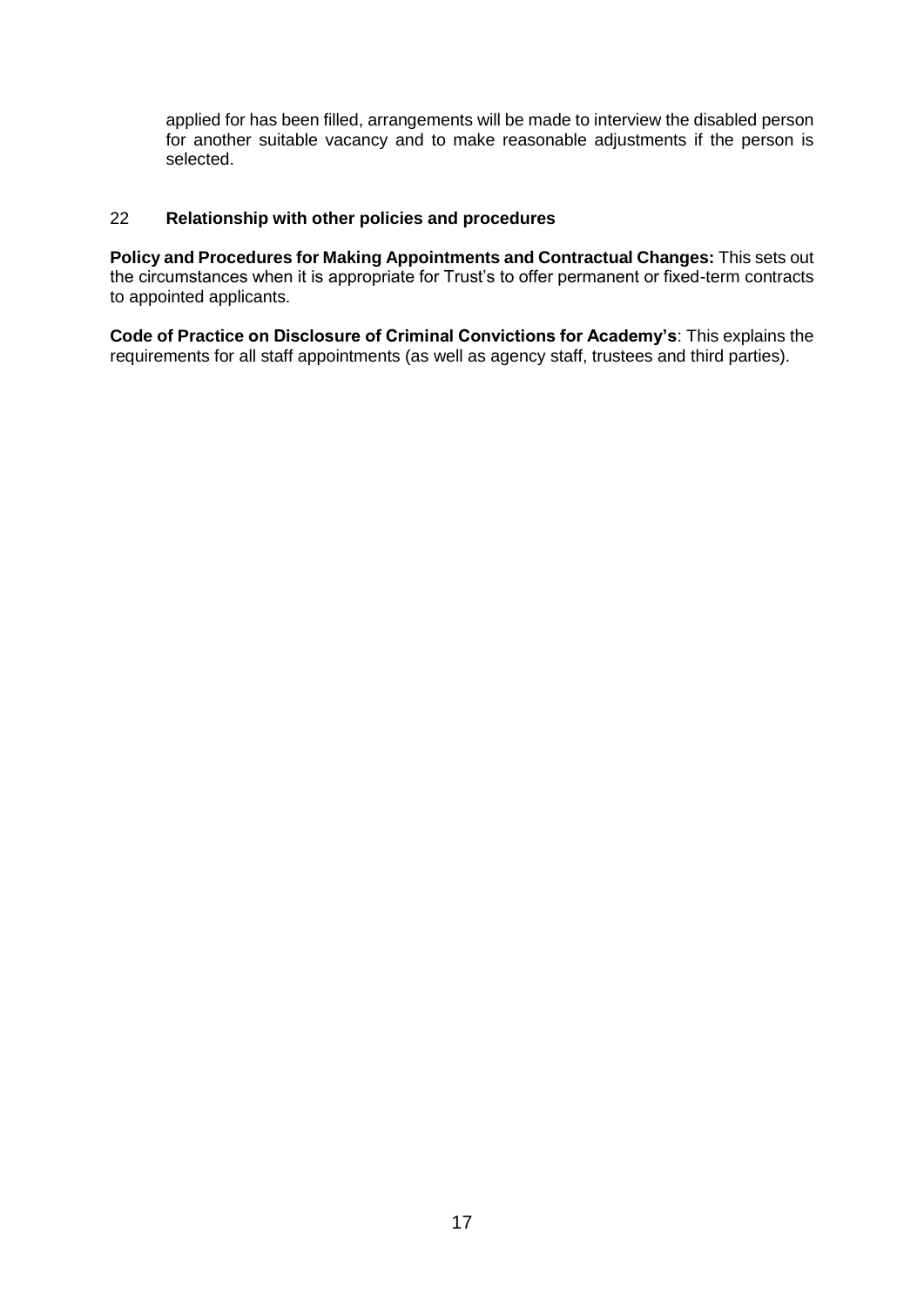# **Appendix 1 – Summary of Recruitment and Selection Process**

- 1. Define the vacancy
	- a. job role
	- b. pay and grading
	- c. hours and weeks to be worked
	- d. duration of the contract
- 2. Define the scope of the recruitment process
	- a. is it appropriate to restrict the recruitment process?
- 3. Define the job description
- 4. Decide if this vacancy has a Genuine Occupational Requirement (GOR)
- 5. Define the person specification
- 6. Plan the recruitment exercise
	- a. timescales for advert, closing date
	- b. who will be involved and responsibilities
	- c. resources needed
- 7. Prepare the job advert
	- a. text of advert
	- b. publications and dates
	- c. closing date
- 8. Decide the content of the application pack
- 9. Set up the recruitment file
- 10. Handle applications
- 11. Short-list applicants
- 12. Contact short-listed applicants
- 13. Take up references and verify facts
- 14. Interview and assessment
- 15. Make conditional offer of employment
- 16. Undertake pre-appointment checks
- 17. Confirm the appointment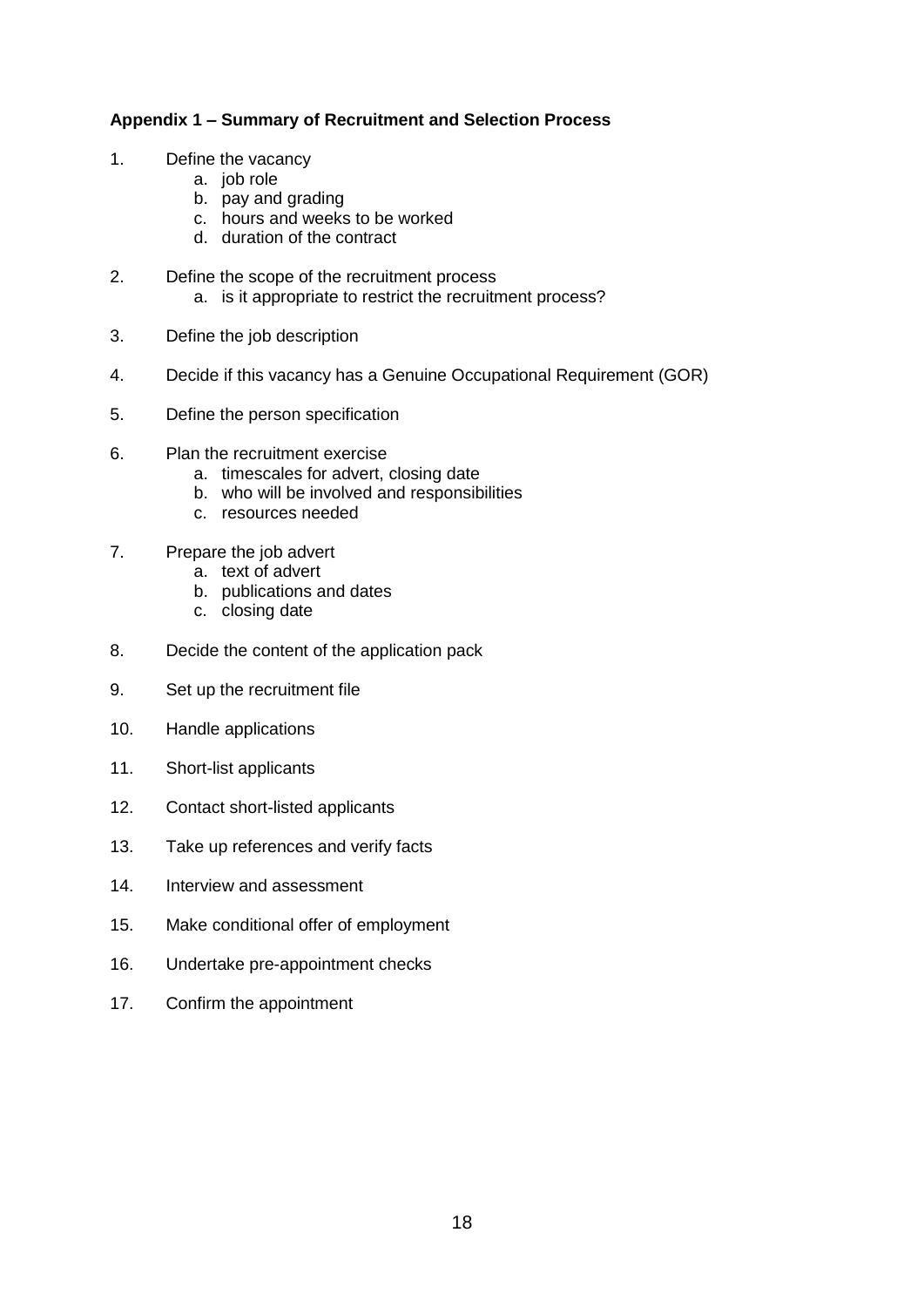# **Appendix 2 – Pre-Appointment Checks**

# **Overview**

Pre-appointment checks are key to ensure that learner are safeguarded and the risk of harm from those who are in contact with them is minimised.

Everyone selected for appointment to a teaching or support staff post in a maintained Trust must satisfy checks on:

- **u** identity:
- criminal convictions;
- Child and Adult Barred List
- **the right to work in the UK, or gain entry clearance or the right to remain in the Uk under** the points based immigration system;
- **academic qualifications;**
- **references:**
- **Peropele and intervals** previous employment history; and,
- medical fitness.
- A check for a section S128 direction which prohibits or restricts a person from taking part in the management of an independent school, including academies and free school. (if applicable) This can be done through The Teaching Regulation Agency (TRA)

Trinity Academy Newcastle Multi Academy Trust will complete a Disclosure Barring Service check with GBG Online Disclosures on your behalf. Once the DBS has been issued, it would be advantageous for both employee and organisation for the employee to register with the update service.

Teachers must also be registered with the General Teaching Council (GTC) and have qualified teacher status, except in limited circumstances.

Additional checks may be necessary for newly appointed staff who have lived outside of the UK.

The delegated person(s) must ensure that information on pre-appointment checks is included in the Trust's single central record of recruitment and vetting checks.

The delegated person(s) must report the facts to the police and/or the DfE Learner's Safeguarding Operations Unit where:

- the selected applicant is found to be on List 99 or the PoCA list or the DBS disclosure shows s/he has been disqualified from working with learner by a court;
- an applicant has provided false information in, or in support of, his/her application;
- there are serious concerns about an applicant's suitability to work with learner; or
- there are medical grounds for barring a person from working with learner.

The delegated person(s) should notify the DfE where they have refused employment, paid or unpaid, to an individual on the basis of the CRB disclosure information and where s/he does not already appear on List 99.

# **Identity**

The delegated person(s) must make sure that the selected applicant is who he or she claims to be. Proof of identity such as a birth certificate, driving licence or passport combined with evidence of address must be seen. Some form of photographic identity should be seen except where for exceptional reasons none is available.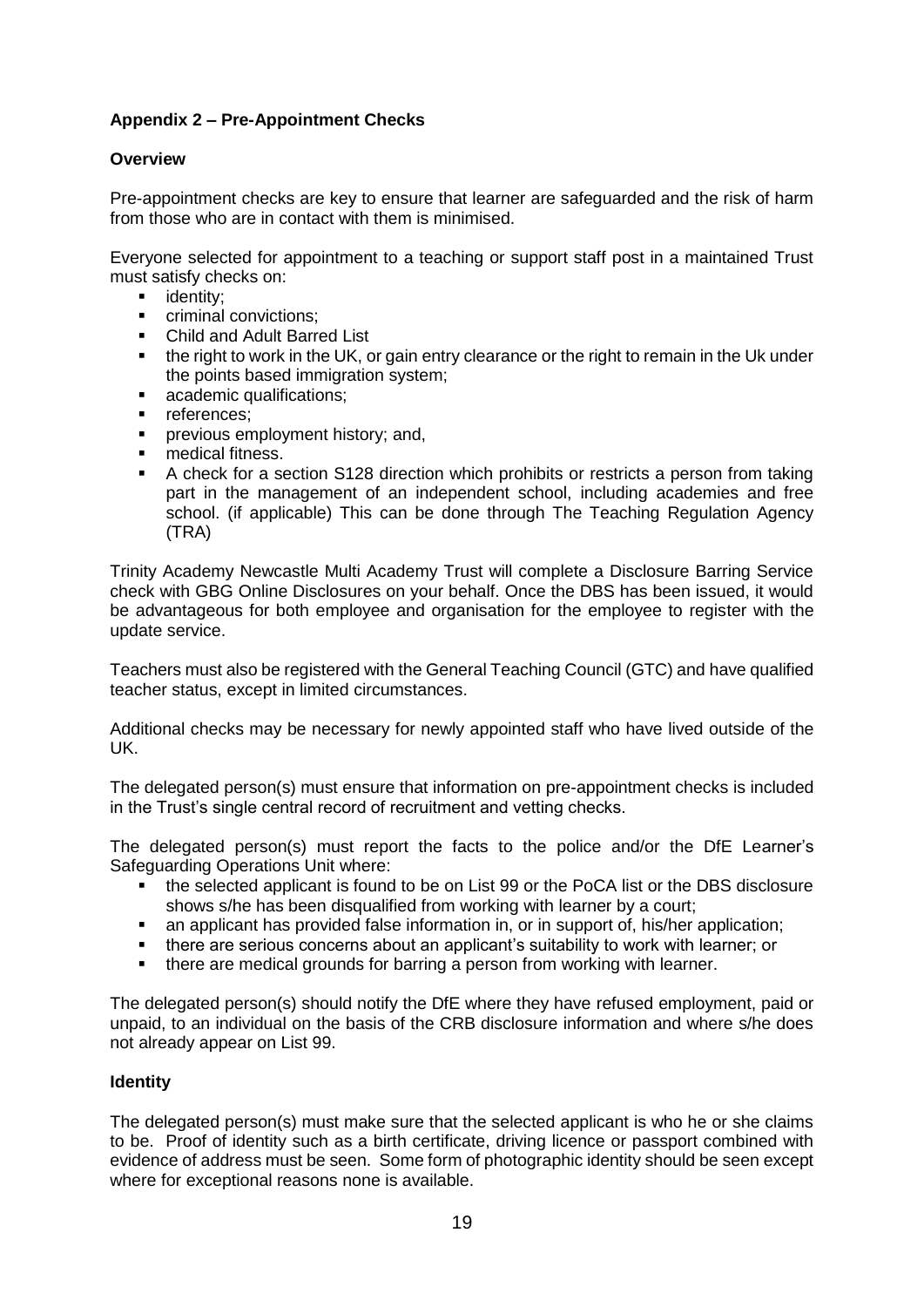Proof of identity is also required for an application for a certificate of disclosure from the Disclosure and Barring Service and to confirm the selected applicant has the right to work in the UK.

# **Criminal Convictions**

The delegated person(s) must ensure that the selected applicant does not have an adverse criminal record. All new staff appointed to the Trust's workforce need an enhanced certificate of disclosure from the Disclosure and Barring Service under the School Staffing (England) Regulations 2009

The procedure for obtaining a disclosure and deciding whether it is satisfactory is set out in the 'Code of Practice on Disclosure of Criminal Convictions for Trust's'. This includes the need to check proof of identity to make an application to the Disclosure and Barring Service (DBS) for an enhanced certificate of disclosure. There is a list of acceptable proof of identity documents (which is different to the list of acceptable proof of identity documents required for the right to work in the UK below).

# **Child and Adult Barred List Check**

"The DBS maintains 'barred lists' of individuals who are unsuitable to work with children and

vulnerable adults<sup>46</sup>. Where barred list information is requested, and 'children's workforce independent schools' is specified in the parameters for that check, the certificate will also detail whether the applicant is subject to a direction made under section 128 of the Education and Skills Act 2008 or section 167A of the Education Act 2002. Such a direction prohibits an individual from taking part in the management (including governors if the governing body is the proprietor body for the school) of independent educational institutions in England and/or Wales respectively, see paragraphs 124-127. A person prohibited under section 128 is also disqualified from holding or continuing to hold office as a governor of a maintained school"

A probation check to see if a teacher has been issued with a probation or interim prohibition order. This can be carried out using the Teachers Services/Employer Access Online Service

A check that the person is not subject of a suspension or conditional order imposed by the GTCE (prior to abolition) that is still current

The enhanced certificate of disclosure from the DBS will contain details of whether the person is included on Child and Adult Barred list. A separate Child and Adult barred list check is required if the DBS certificate of disclosure remains outstanding and the delegated person(s) have used their discretion to allow the person to begin work.

A check for a section S128 direction which prohibits or restricts a person from taking part in the management of an independent school, including academies and free school. (if applicable) This can be done through The Teaching Regulation Agency (TRA)

# **Right to work in the UK**

The delegated person(s) must ensure that the selected applicant has the right to work in the UK.

The delegated person(s) must make sure that the documents presented as proof belong to the selected applicant, and that they allow the applicant to do the type of work they are being appointed to do. If an applicant gives two documents which have different names, ask them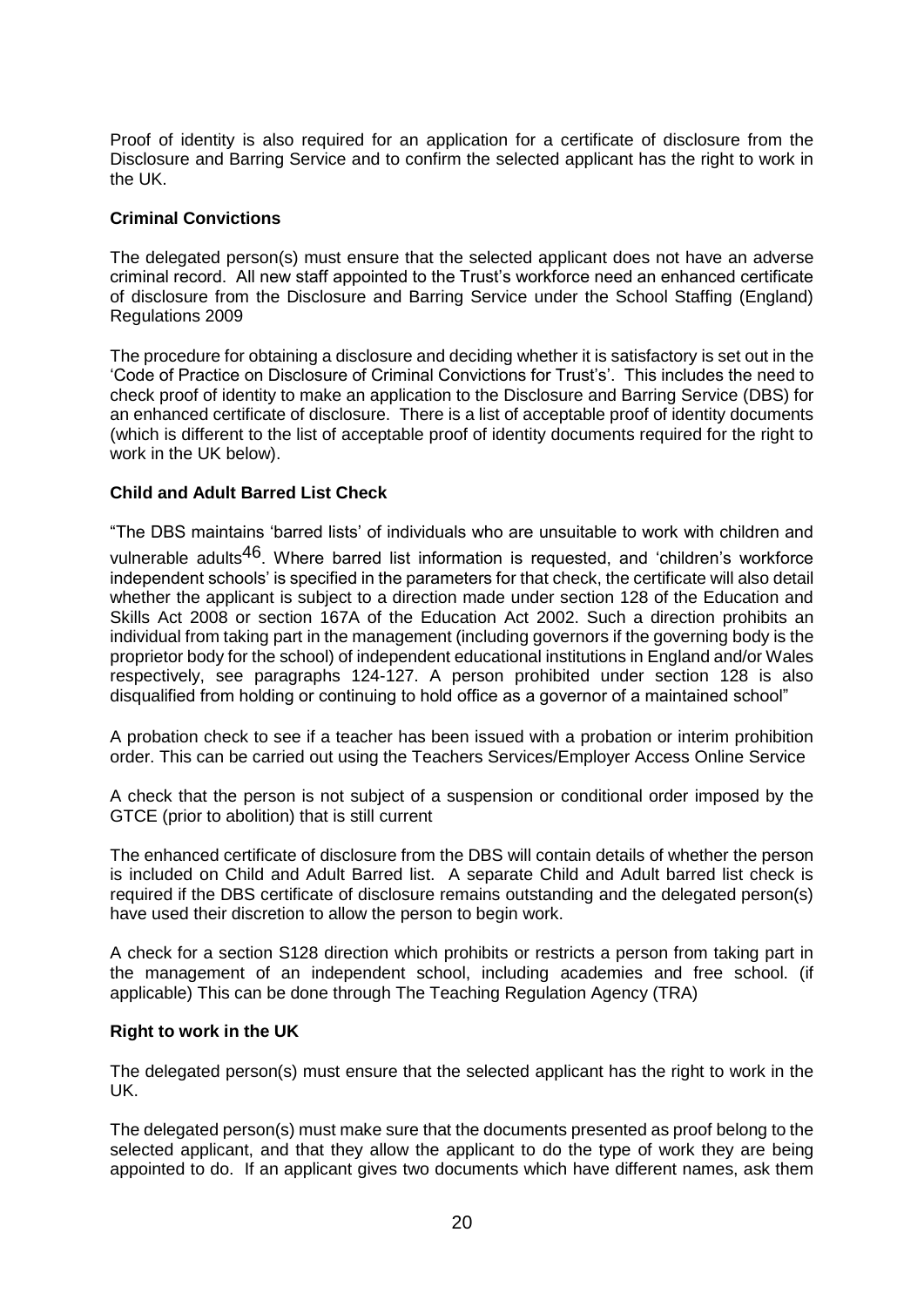for a further document to explain the reason for this, such as a marriage certificate, a divorce decree, a deed poll or statutory declaration.

The proof of eligibility to work in the UK will either show an ongoing right to work in the UK (List A) or it will show an entitlement to work in the UK for a limited period only (List B). These lists are attached as Appendix 3

If you appoint someone who provides the specified documents from List B you must make repeat checks at least once every 12 months to ensure the employee can still work legally in the UK.

Further advice is available if you wish to appoint someone who is from Bulgaria or Romania, or from the Czech Republic, Estonia, Hungary Latvia, Lithuania, Poland, Slovakia or Slovenia, or someone who is not an EEA national

Where the selected applicant does not have the right to work in the UK, the Trust can ask the authority to submit an application to the UK Border Agency to gain entry clearance or the right to remain in the UK for the individual. This application will be made under the appropriate tier of the points based immigration system where this applies.

# **Academic qualifications**

The delegated person(s) must always check that the person selected has actually got the academic or professional qualifications that are legally required for the post and should check any others that they claim they have on their application form. Trust's can do this by asking to see the relevant certificate or diploma, or a letter of confirmation from the awarding institution. If original documents are not available, the Trust must ask to see a properly certified copy.

#### **References**

The delegated person(s) must make sure that two satisfactory references are received for the selected candidate, one of which must be from the current or most recent employer. The references must be scrutinised and any concerns resolved satisfactorily before the appointment is confirmed.

If the applicant is not currently working with learner but has done so in the past, the delegated person(s) should contact their previous employer to make sure they are suitable to work with this group.

The reference request should remind the referee that they have a responsibility to ensure that the reference is accurate, that relevant factual content of the reference may be discussed with the applicant and they may be subsequently contacted for clarification of any part of a reference. As all posts in Trust's involve working with learner it should ask:

- about the referee's relationship with the applicant, for example, the nature of any working relationship, how long the referee has known the applicant and in what capacity;
- whether the referee is satisfied that the person has the ability and is suitable for the post based on the criteria in the person specification;
- whether the referee is completely satisfied that the candidate is suitable to work with learner and, if not, for specific details of the referee's concerns and the reasons for these.

Where the referee is the applicant's current or previous employer in work with learner, it should also ask: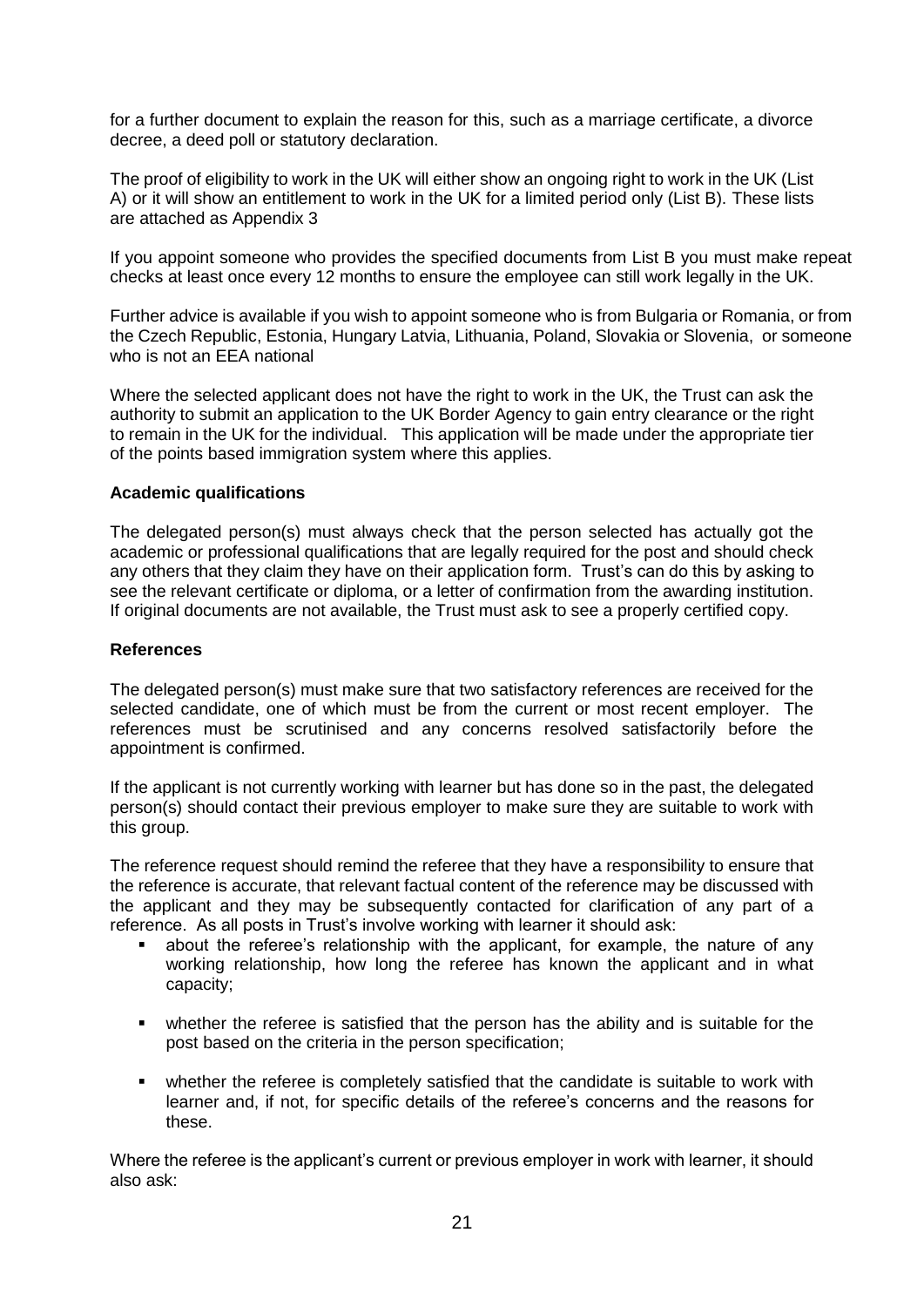- confirmation of the applicant's current post, employment dates, position held, salary record;
- specific verifiable comments about the applicant's performance history and conduct;
- details of any current disciplinary procedures the applicant has been subject to in which the disciplinary sanction is current;
- details of any disciplinary procedures the applicant has been subject to involving issues related to the safety and welfare of learner or young people including any in which the disciplinary sanction has expired and the outcome of those; and,
- details of any allegations or concerns that have been raised about the applicant that relate to the safety and welfare of or behaviour towards learner or young people and the outcome of those concerns, for example whether the allegations or concerns were investigated, the conclusion reached and how the matter was resolved.

If the delegated person(s) telephone the referee for more information, a written record should be made and attached to the reference received from that referee.

The reference should be compared to the application form to ensure that the information provided is consistent. Any discrepancy in the information should be taken up with the applicant.

Any information about past disciplinary action or allegations should be considered by the delegated person(s) in the circumstances of the individual case. Cases in which an issue was satisfactorily resolved some time ago or an allegation was unfounded or did not require formal disciplinary sanctions, and in which no further issues have been raised are not likely to cause concern. More serious or recent concerns or issues that were not resolved satisfactorily are more likely to cause concern. A history of repeated concerns or allegations over time is also likely to give cause for concern.

# **Previous employment history**

The delegated person(s) must discuss previous employment history with applicants at interview and ensure that there is a satisfactory explanation for any gaps in employment.

If an applicant for a teaching post is not currently employed as a teacher, the delegated person(s) should also check with the Trust, further-education institution or local education authority at which they were most recently employed to confirm details of their employment and their reasons for leaving.

#### **Medical fitness**

Anyone appointed to a post involving regular contact with learner or young people must be medically fit. The delegated person(s) should consider advice from the Council's Occupational Health service.

The selected candidate will be asked to complete a confidential medical questionnaire. This is assessed by Occupational Health and s/he may be asked to attend Occupational Health in person to assess their fitness for that particular post.

# **Attendance Record**

The Equality Act prevents employers from asking any health related questions before a job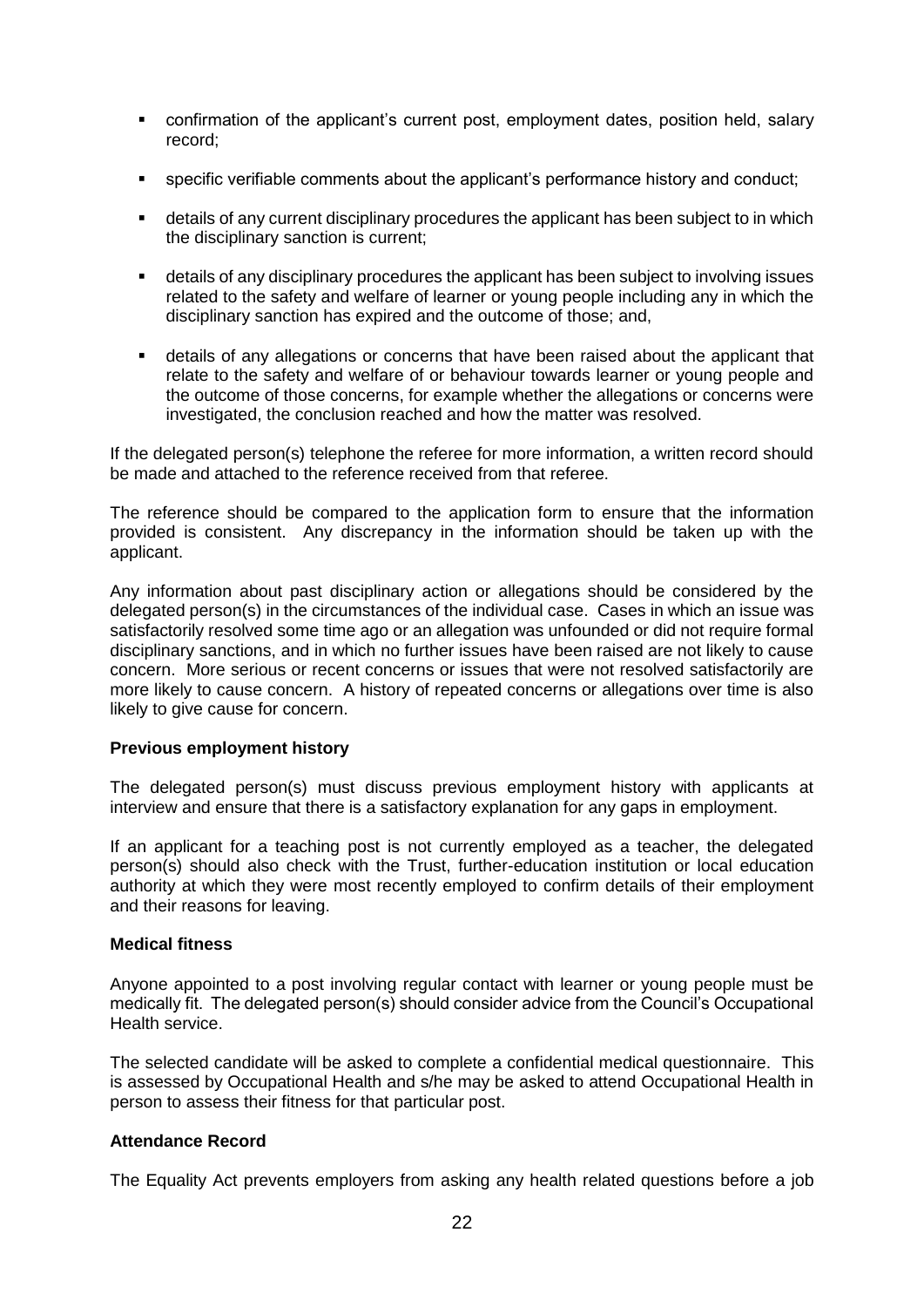offer is made. Successful applicants will be asked for details of their absence record on the EAS11 Employee Details Form. The delegated person(s) must be satisfied that this is acceptable before a final offer is confirmed

# **General Teaching Council for England (GTCE) registration (teaching posts only)**

The delegated person(s) must ensure that the legal requirement for relevant teachers to be registered with the GTCE is met by the selected applicant.

The following people must have full registration with the GTC:

- teachers with Qualified Teacher Status (QTS) who are employed to carry out 'specified work' in a maintained Trust, a non-maintained special Trust or a learner referral unit. 'Specified work' is defined as:
	- o planning and preparing lessons and courses for learners;
	- o delivering lessons to learners;
	- o assessing the development, progress and attainment of learners;
	- o reporting on the development, progress and attainment of learners.

The following people must have provisional registration with the GTC:

- **trainee teachers on mainstream initial teacher training (ITT) courses;**
- staff on an employment-based teacher training scheme, such as the Graduate Teacher Programme, Registered Teacher Programme and Overseas Trained Teacher Programme.

Those teachers who should be registered with the GTC are exempt from this requirement to be registered for up to four weeks from the date they take up the post, provided that they have already applied for registration.

#### **Additional checks for staff who have lived outside the UK in the last 5 years**

DBS Disclosures will not generally show offences committed by individuals whilst living abroad. Therefore in addition to an enhanced DBS Disclosure, if an applicant has worked or lived overseas in the previous 5 years where possible you should get a check of the applicant's criminal record from the relevant authority in that country or additional checks such as obtaining certificates of good conduct from relevant embassies or police forces are necessary. The DBS provides an overseas information service and provides details of the sort of criminal record information which new employees may be able to get from their home countries. You can get more information from the DBS enquiry line on 0845 251 5000\* or email onlinedisclosures@gbaplc.com

If it is not possible to get this information within a reasonable time scale, the delegated person(s) must take extra care in taking up references and carrying out other background checks. For example, additional references should be sought and references followed up by telephone as well as letter.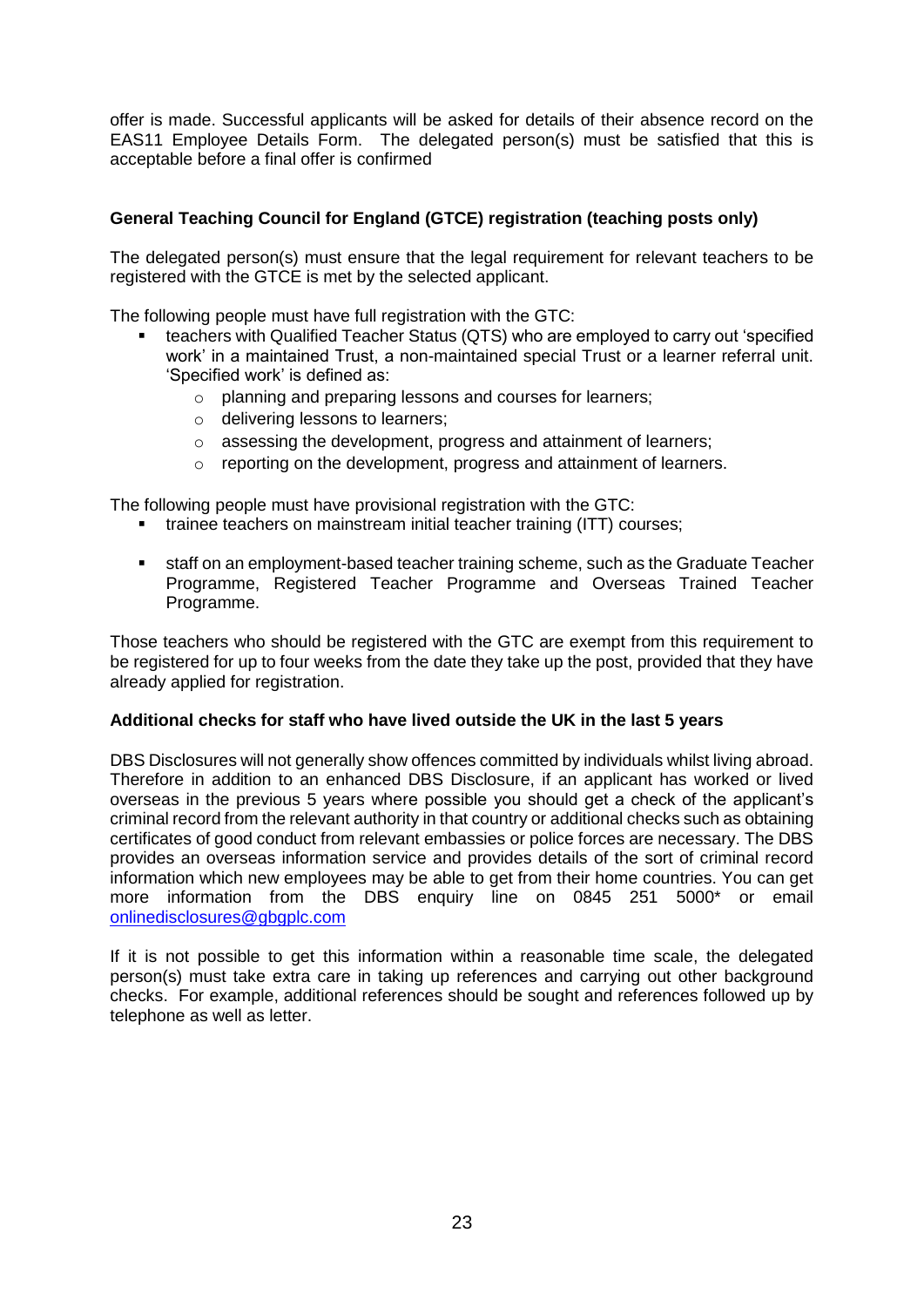# Appendix 3 – **LIST A and LIST B**

Acceptable Documents for Preventing Illegal Working

# **LIST A - DOCUMENTS WHICH SHOW AN ONGOING RIGHT TO WORK**

Any one of the following **original** documents should be provided:

- a passport showing that the holder is a British citizen, or has a right of abode in the UK;
- a passport or national identity card showing that the holder is a national of a European Economic Area<sup>1</sup> (EEA) country or Switzerland;
- a residence permit, registration certificate or document certifying or indicating permanent residence issued by the Home Office or the UK Border Agency (UKBA), to a national from a EEA country or Switzerland;
- a permanent residence card issued by the Home Office or the UKBA to the family member of a national of EEA country or Switzerland;
- a Biometric Immigration Document issued by the UKBA to the holder which indicates that the person named in it is allowed to stay indefinitely in the UK, or has no time limit on their stay in the UK;
- a current passport or other travel document endorsed to show that the holder is exempt from immigration control, is allowed to stay indefinitely in the UK, has the right of abode in the UK, or has no time limit on their stay in the UK.

If one of the above documents can not be provided, a combination of **two** of the following **original** documents should be provided:

An official document issued by a previous employer or Government Agency which contains the permanent National Insurance number and name of the person. This could be a P45, P60, National Insurance card or a letter from HM Revenue and Customs.

# **AND one of the following documents:**

l

- An Immigration Status Document issued by the Home Office or the UKBA to the holder with an endorsement indicating that the person named in it is allowed to stay indefinitely in the UK or has no time limit on their stay in the UK; **OR**
- A full birth certificate issued in the UK, which includes the name(s) of at least one of the holder's parents; **OR**
- A full adoption certificate issued in the UK which includes the names of at least one of the holder's adoptive parents; **OR**
- A birth certificate issued in the Channel Islands, the Isle of Man or Ireland; **OR**

<sup>&</sup>lt;sup>1</sup> The EEA is made up of Austria, Belgium, Bulgaria\*, Cyprus, the Czech Republic\*, Denmark, Estonia\*, Finland, France, Germany, Greece, Hungary\*, Iceland, Republic of Ireland, Italy, Latvia\*, Liechtenstein, Lithuania\*, Luxembourg, Malta, the Netherlands, Norway, Poland\*, Portugal, Romania\*, Slovakia\*, Slovenia\*, Spain and Sweden. Although Switzerland is not a member of the EEA, their nationals can work in the UK without restriction. \*NB There are additional regulations regarding employing people from these countries. Please see further guidance.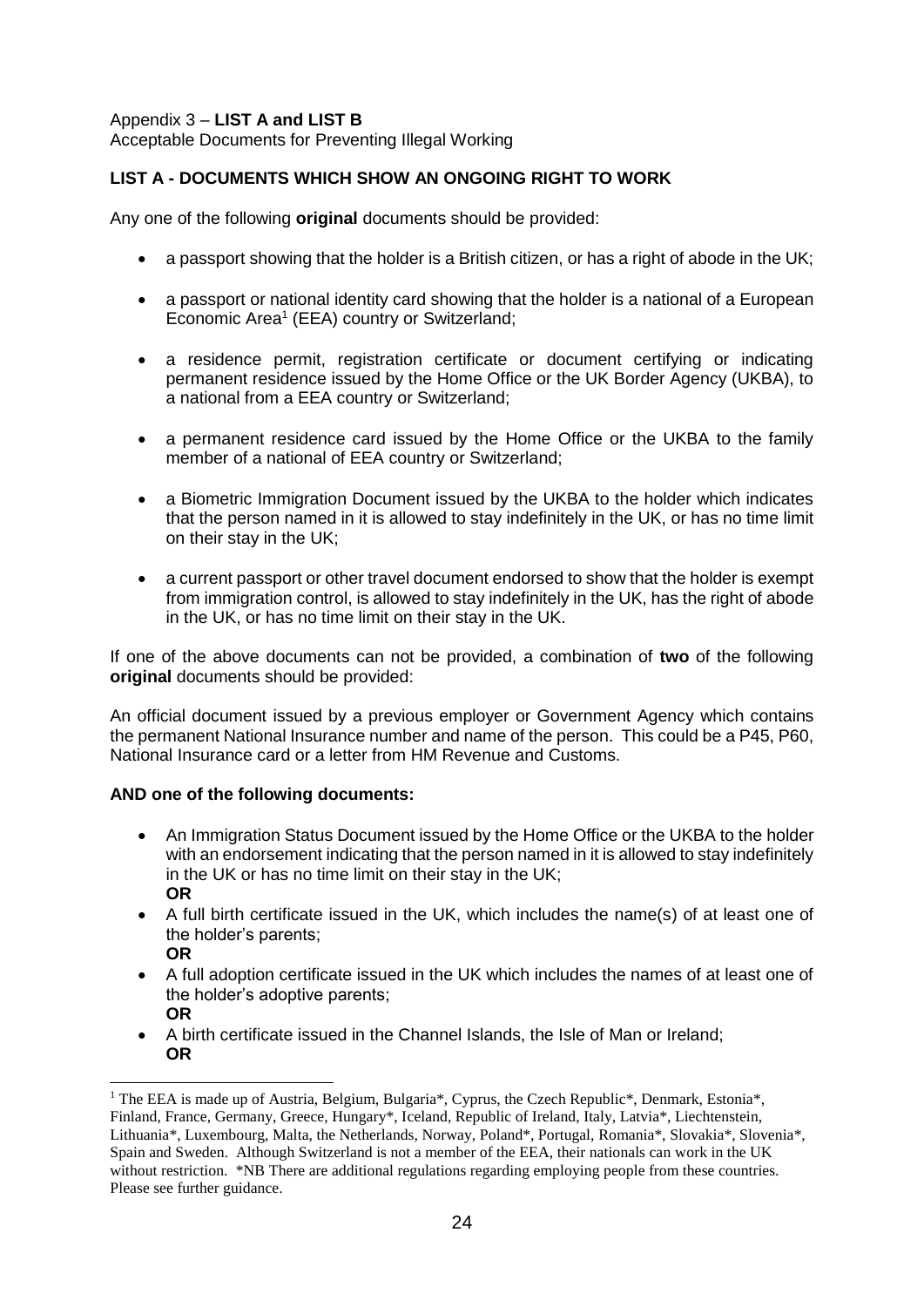- An adoption certificate issued in the Channel Islands, the Isle of Man or Ireland; **OR**
- A certificate of registration or naturalisation as a British citizen; **OR**
- A letter issued by the Home Office or UKBA to the holder which indicates that the person named in it can stay indefinitely in the UK.

# **List B**

Group 1 – Documents where a time-limited statutory excuse lasts until the expiry date of leave

A current passport endorsed to show that the holder is allowed to stay in the UK and is currently allowed to do the type of work in question.

A current Biometric Immigration Document (Biometric Residence Permit) issued by the Home Office to the holder which indicates that the named person can currently stay in the UK and is allowed to do the work in question.

A current Residence Card (including an Accession Residence Card or a Derivative Residence Card) issued by the Home Office to a non-European Economic Area national who is a family member of a national of a European Economic Area country or Switzerland or who has a derivative right of residence.

A current Immigration Status Document containing a photograph issued by the Home Office to the holder with a valid endorsement indicating that the named person may stay in the UK, and is allowed to do the type of work in question, together with an official document giving the person's permanent National Insurance number and their name issued by a Government agency or a previous employer.

Group 2 – Documents where a time-limited statutory excuse lasts for 6 months

A Certificate of Application issued by the Home Office under regulation 17(3) or 18A (2) of the Immigration (European Economic Area) Regulations 2006, to a family member of a national of a

European Economic Area country or Switzerland stating that the holder is permitted to take employment which is less than 6 months old together with a Positive Verification Notice from the Home Office Employer Checking Service.

An Application Registration Card issued by the Home Office stating that the holder is permitted to take the employment in question, together with a Positive Verification Notice from the Home Office Employer Checking Service.

A Positive Verification Notice issued by the Home Office Employer Checking Service to the employer or prospective employer, which indicates that the named person may stay in the UK and is permitted to do the work in question.

# **First Combination**

A work permit or other approval to take employment issued by the Home Office or the UKBA;

# **AND one of the following documents:**

A current passport or another travel document endorsed to show the holder is allowed to stay in the UK and is allowed to do the work in question;

**OR**

A letter issued by the Home Office or the UKBA to the holder or the employer or prospective employer confirming the same.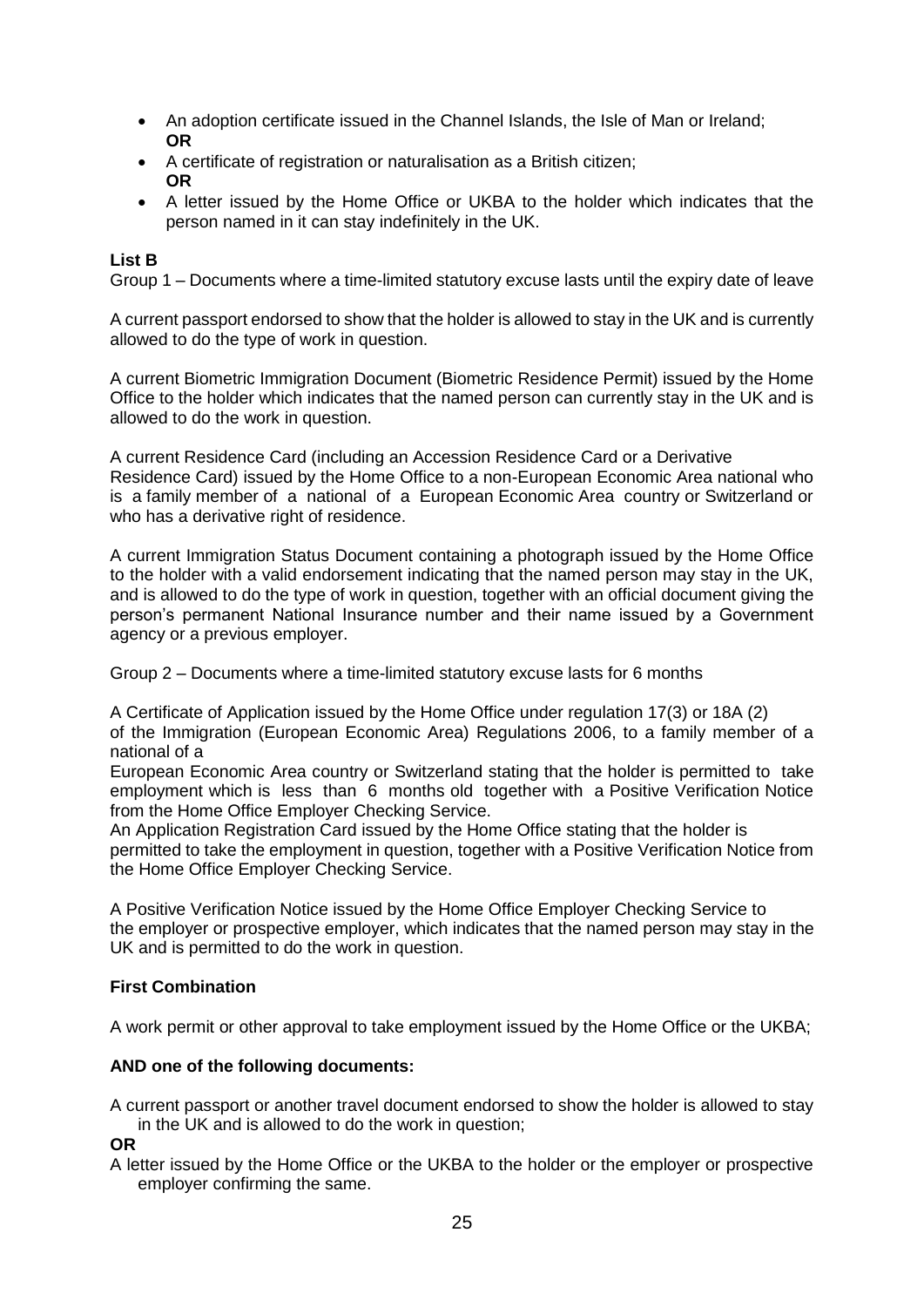# **Second Combination**

A certificate of application issued by the Home Office or the UKBA to or for a family member of a national of a EEA country or Switzerland stating that the holder is permitted to take employment which is less than six months old;

#### **OR**

An Application Registration Card issued by the Home Office or the UKBA stating that the holder is permitted to take employment.

#### **NOTE either one of the above documents is only valid when it has been checked by the UKBA Employer Checking Service.**

#### **Third Combination**

An official document issued by a previous employer or Government Agency which contains the permanent National Insurance number and name of the person. This could be a P45, P60, National Insurance card or a letter from HM Revenue and Customs.

#### **AND one of the following documents:**

An Immigration Status Document issued by the Home Office or the UKBA to the holder with an endorsement indicating that the person named in it can stay in the UK, and is allowed to do the type of work in question;

#### **OR**

A letter issued by the Home Office or the UKBA to the holder or the employer or prospective employer, which indicates that the person named in it can stay in the UK and is allowed to do the work in question.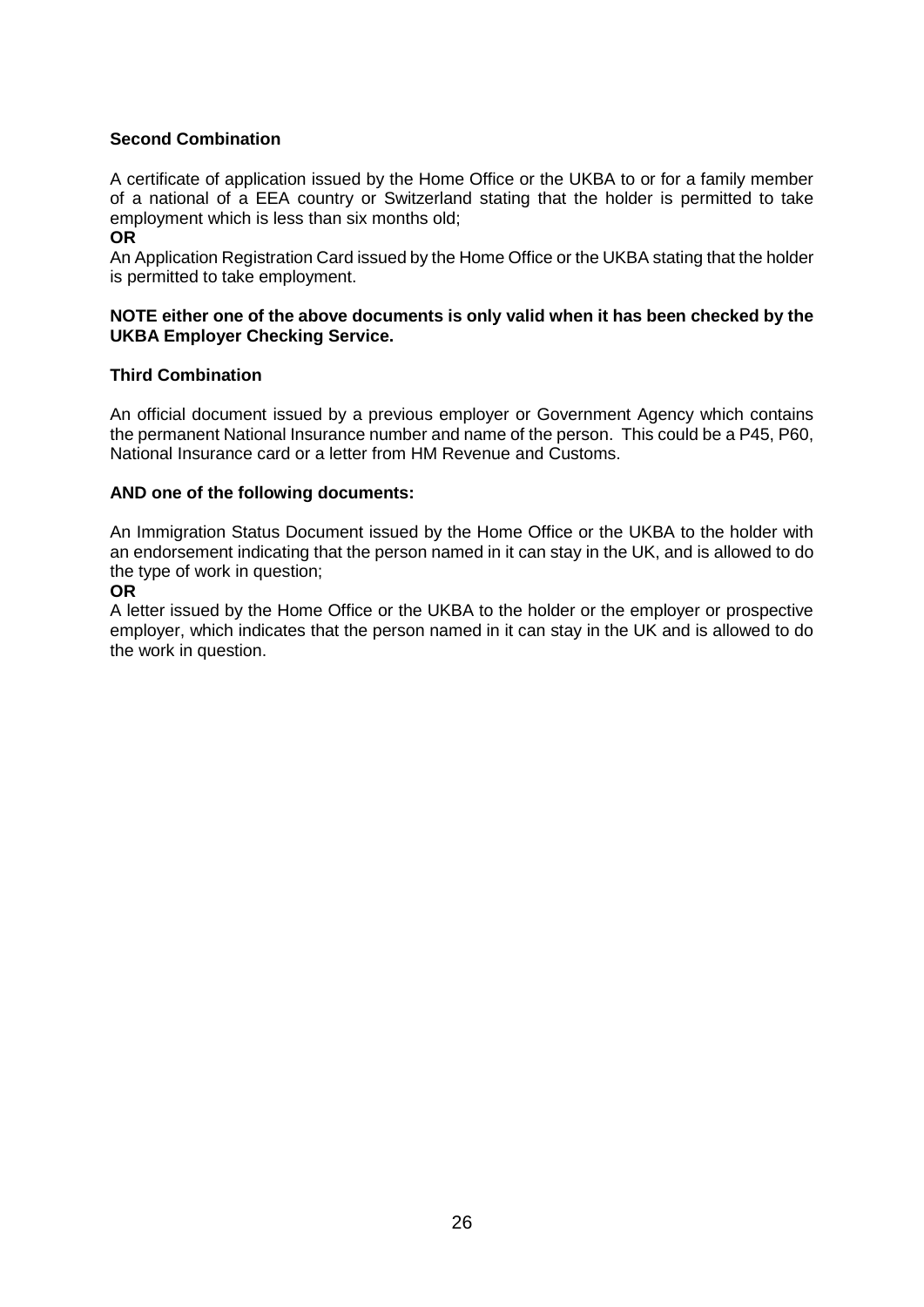## **Appendix 4 - English Language Requirement for Public Sector Workers in Customer Facing Roles**

# **What is the requirement?**

Part 7 of the Immigration Act 2016 creates a duty to ensure that all public authority staff working in customer-facing roles speak fluent English to an appropriate standard. The Government has issued a statutory Code of Practice to help employers comply with this regulation. The code can be found at [www.gov.uk](http://www.gov.uk/) "Code of practice on the English language requirement for public sector workers".

# **Who is covered?**

**Members of staff who, as a regular and intrinsic part of their role, are required to speak to members of the public in English are considered as working in a customer-facing role.** This means that they must have a command of spoken English which is sufficient to enable the effective performance of their role. Either face-to-face or telephone conversations can bring a role within the scope of the act.

Reception staff, teaching staff and teaching assistants are likely to be covered. Facilities staff are unlikely to be. A higher level of competence may be required depending on the nature of the role and the profession of the employee. There is already a requirement under the Teachers Standards for Teachers to be fluent in English.

The fluency duty applies in respect of existing staff as well as to new recruits, permanent and fixed-term employees, apprentices, self-employed contractors and agency temps.

# **What is meant by fluency?**

Employers must satisfy themselves that an individual has the necessary level of fluency appropriate for the role they will be undertaking, whether an existing or a potential new member of staff.

Fluency relates to a person's language proficiency and their ability to speak with confidence and accuracy, using accurate sentence structures and vocabulary. In the context of a customer-facing role, a person should be able to choose the right kind of vocabulary for the situation at hand without a great deal of hesitation. They should listen to their customer and understand their needs. They should tailor their approach to each conversation appropriate to their customer, responding clearly with fine shades of meaning, even in complex situations. **Fluency does not relate to regional or international accents, dialects, speech impediments or the tone of conversations.** 

The Code of Practice refers to **The Common European Framework of Reference for Languages (CEFR)** as a useful descriptor of fluency levels.

#### **Recruitment and selection - How can fluency be measured?**

 When recruiting for a post that has been identified as meeting the fluency requirement Trusts can, but are not required to, specify a minimum spoken English qualification as long as it is above the Common European Framework of Reference for Languages, Level B1 **(more information on this is provided in the statutory Code of Practice)**.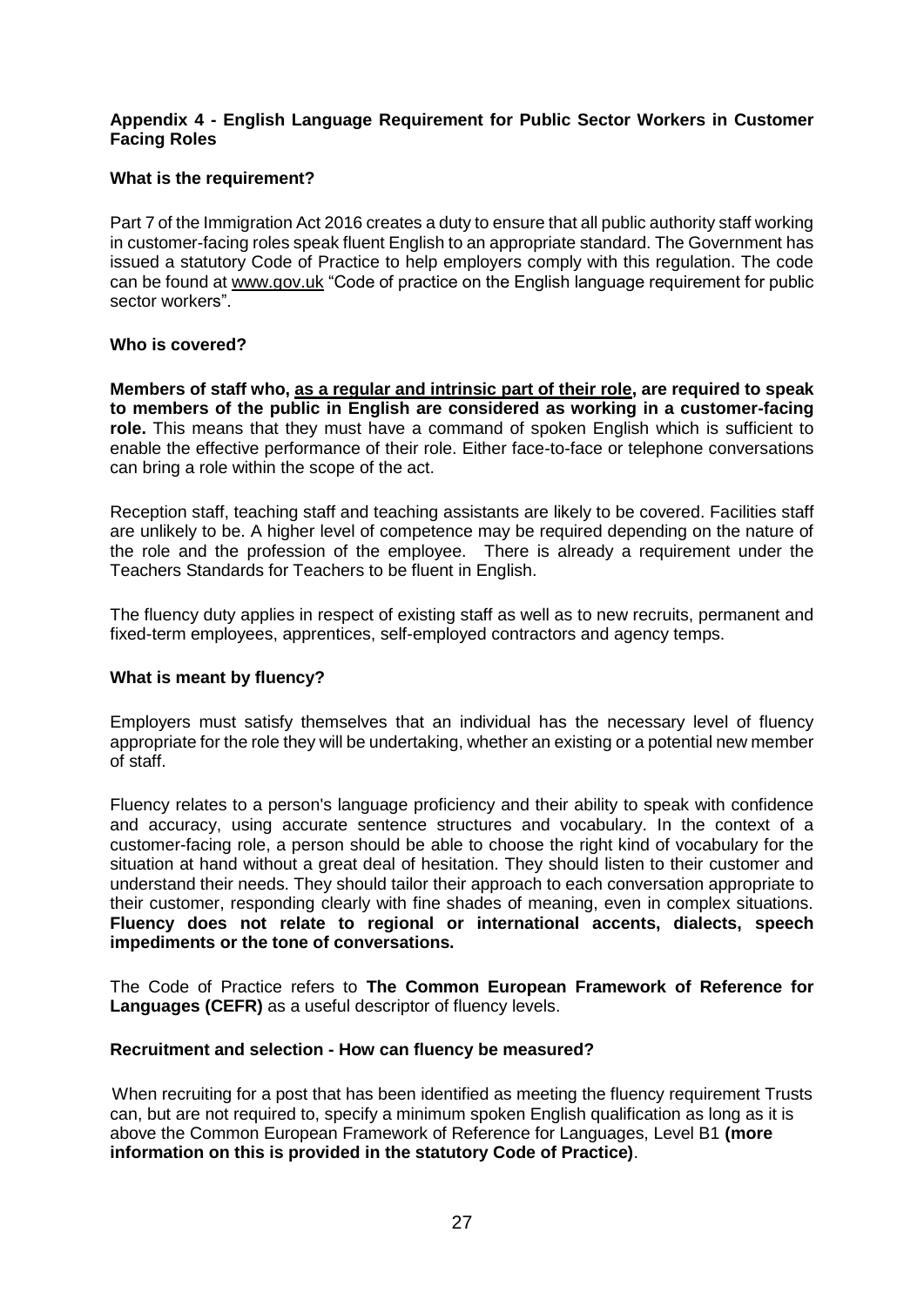Many non-EEA migrants may have already passed a similar qualification for the purpose of their visa application and would therefore be able to provide evidence of this. Nevertheless, employers are free to satisfy the requirement through other means, such as a test or formal interview.

There are a number of ways a job applicant could demonstrate their fluency, including, but not limited to:

- competently answering interview questions in English;
- passing an English spoken language competency test or possessing a relevant spoken English qualification at CEFR Level B1 or above, taught in English by a recognised institution abroad;
- possessing a relevant qualification for the role attained as part of their education in the UK or fully taught in English by a recognised institution abroad;

#### **Where job applicants are clearly fluent to the necessary standard for the role in question, no further action is necessary.**

# **Job Adverts, Job Descriptions and Person Specifications**

When recruiting for a role where the requirement will apply, Trusts should specify this in the advert, job specification and job description. The example wording below is provided in the Code of Practice.

*"The ability to converse at ease with customers and provide advice in accurate spoken English is essential for the post."* 

*And* 

*"An ability to fulfil all spoken aspects of the role with confidence through the medium of English."* 

Trusts could change customers to read members of the public/learners.

# **What about the Equality Act?**

Trusts must take into account their obligations under the Equality Act when considering their duty to ensure that each person in a customer-facing role speaks fluent English. The processes and methods used to determine whether a person has a command of spoken English for effective performance in the role must be fair and transparent.

It is unlawful to discriminate directly or indirectly against a person on grounds of race. Trusts should ensure that people from particular nationalities or ethnic backgrounds, in a recruitment process or whilst at work, are treated in the same way as people from an English background.

The interview panel members will need to ensure that they understand the spoken language requirements for the role and that they evaluate candidates against clear criteria set out in the role specification.

# **What happens if the requirement is not met?**

Members of the public can complain if they feel that a customer-facing employee has insufficient fluency in spoken English. A learner and or their parent/carer or could complain. The complaint would then need to be investigated and responded to.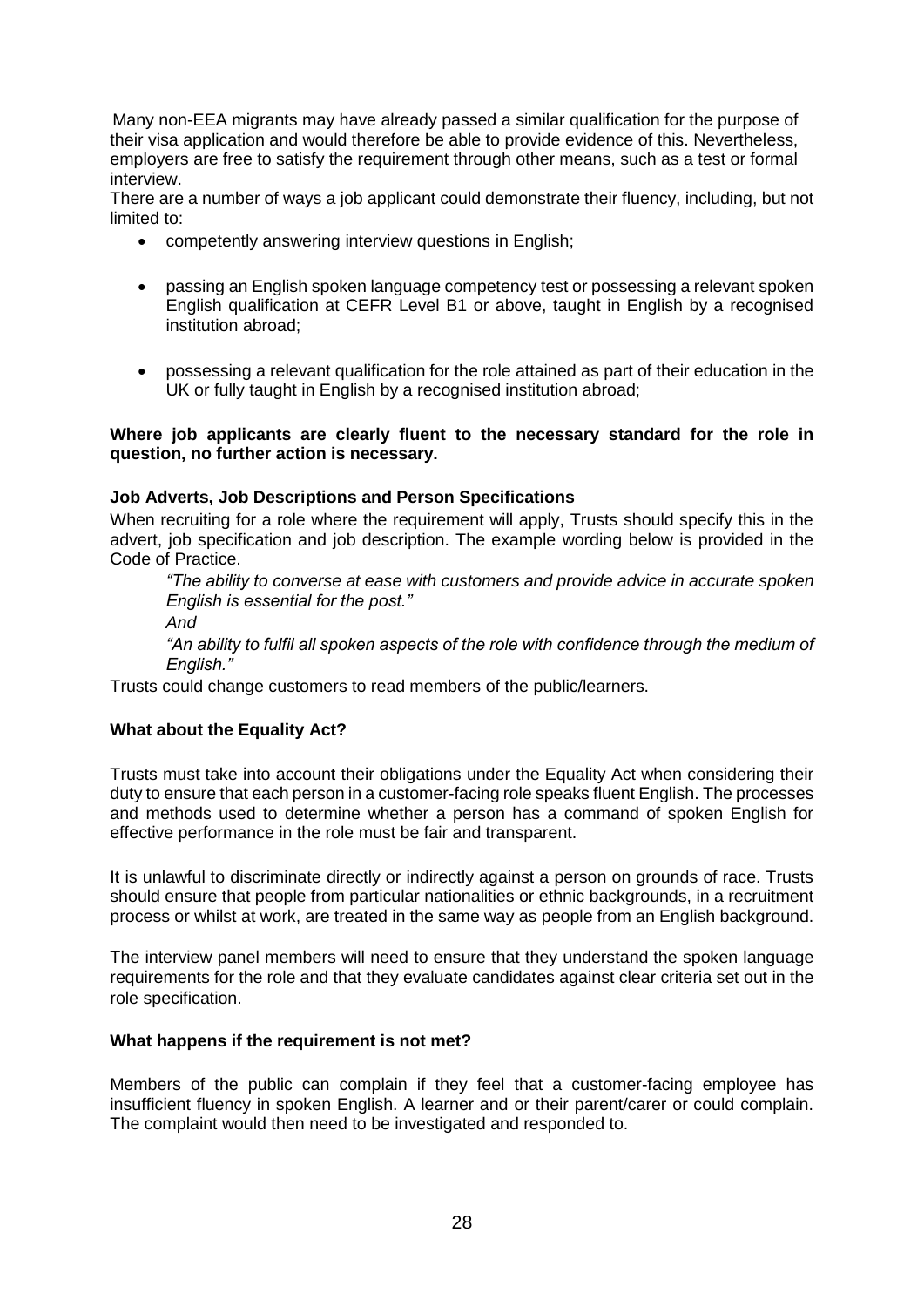A complaint about a member of staff's accent, dialect, manner or tone of communication, origin or nationality would not be considered a legitimate complaint about the fluency duty.

Members of staff who are the subject of a complaint should be notified of the complaint and the action being taken in relation to it. They should be given the opportunity, as soon as practicable, to give their own account of the facts leading to the complaint.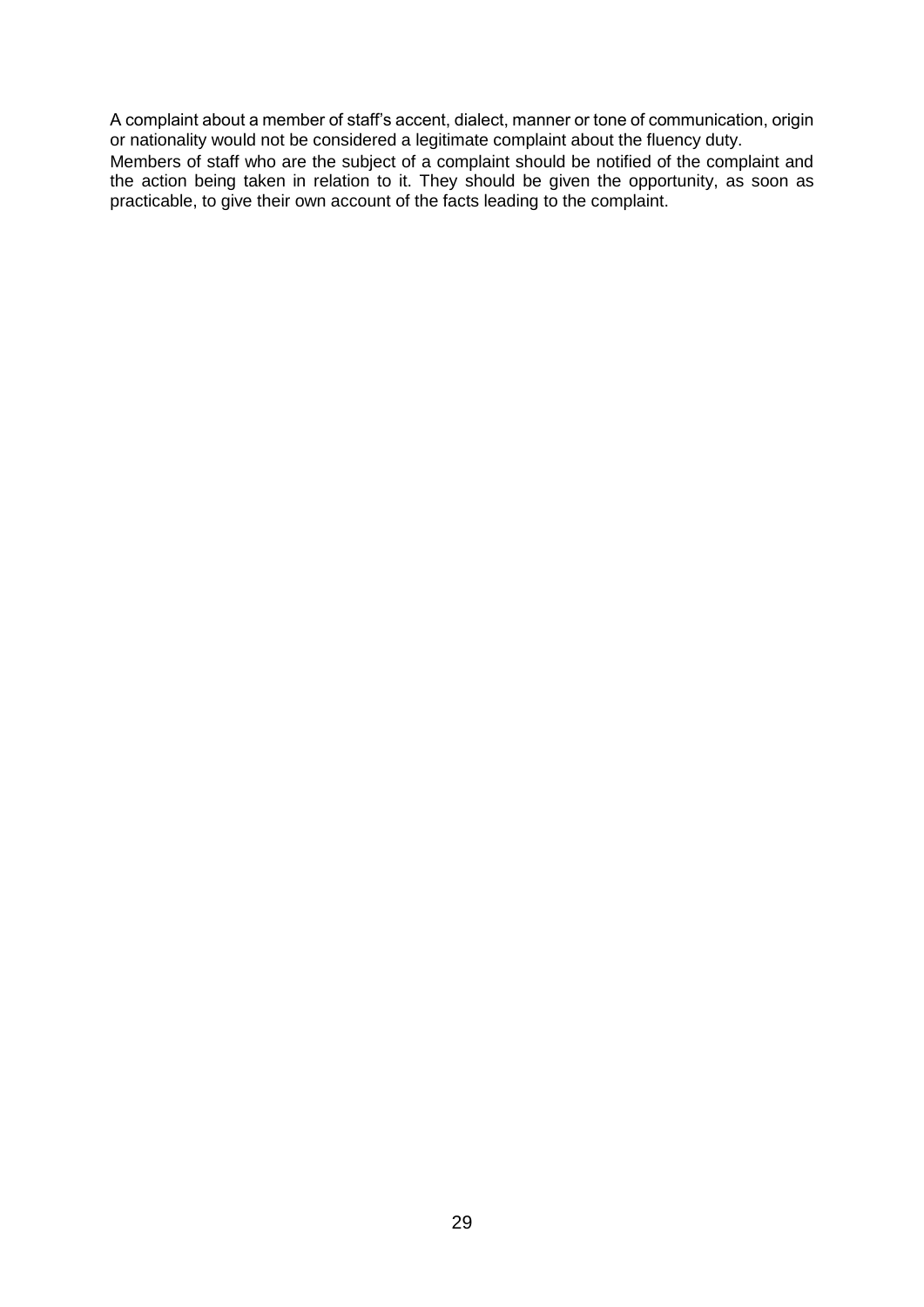# **Appendix 5 - Disqualification Under the Childcare Act 2006 – Amended Regulations**

The government is introducing new legislation (The Childcare (Disqualification) and Childcare (Early Years Provision Free of Charge) (Extended Entitlement) (Amendment) Regulations 2018.) **The legislation comes into force on the 31st August 2018 and the government has released revised guidance**. The guidance can be viewed at:

<https://www.gov.uk/government/publications/disqualification-under-the-childcare-act-2006>

There are a number of reasons that a person may be disqualified from working with children under the Childcare Act 2006. Staff can be disqualified by

- inclusion on the Disclosure and Barring Service (DBS) Children's Barred List;
- being found to have committed certain violent and sexual criminal offences against children and adults which are referred to in regulation 4 and Schedules 2 and 3 of the 2018 Regulations (note that regulation 4 also refers to offences that are listed in other pieces of legislation);
- certain orders made in relation to the care of children which are referred to in regulation 4 and listed at Schedule 1 of the 2018 Regulations;
- refusal or cancellation of registration relating to childcare, or children's homes, or being prohibited from private fostering, as specified in Schedule 1 of the 2018 Regulations;
- being found to have committed an offence overseas, which would constitute an offence regarding disqualification under the 2018 Regulations if it had been done in any part of the United Kingdom.
- Also, under the legislation a person is disqualified if they are 'found to have committed' an offence which is included in the 2018 Regulations (a 'relevant offence') this includes:
	- o being convicted of a relevant offence;
	- o on or after 6 April 2007, being given a caution for a relevant offence; or
	- o on or after 8 April 2013, given a youth caution for a relevant offence.

Previously people had to declare if they themselves were disqualified from working with children, and/or if somebody they lived with or shared a household with was disqualified. The latter is known as disqualification by association**. The main change in the new legislation is that schools/academies are no longer required to establish if staff, including those working with under 5s or under 8s in wrap around, extended hours or childcare, are disqualified by association. That is if they share a house with someone who would be disqualified from working with children. This means that schools no longer have to ask their staff questions about cautions or convictions of anyone living or working in their household.**

**However, staff can still be disqualified on their own behalf if they work with under 5s or under 8s in childcare provided by the school/academy outside of normal school hours or the management of such staff or provision. Schools/academies need to be certain that none of these staff have a conviction or caution for any of the relevant offences or have been subject to any of the listed court orders.**

The new legislation also makes other changes in some of the relevant offences. The **new offences** added to the list since the June 2016 guidance are:

 Criminal Justice and Courts Act 2015 – including care workers ill-treating or wilfully neglecting an individual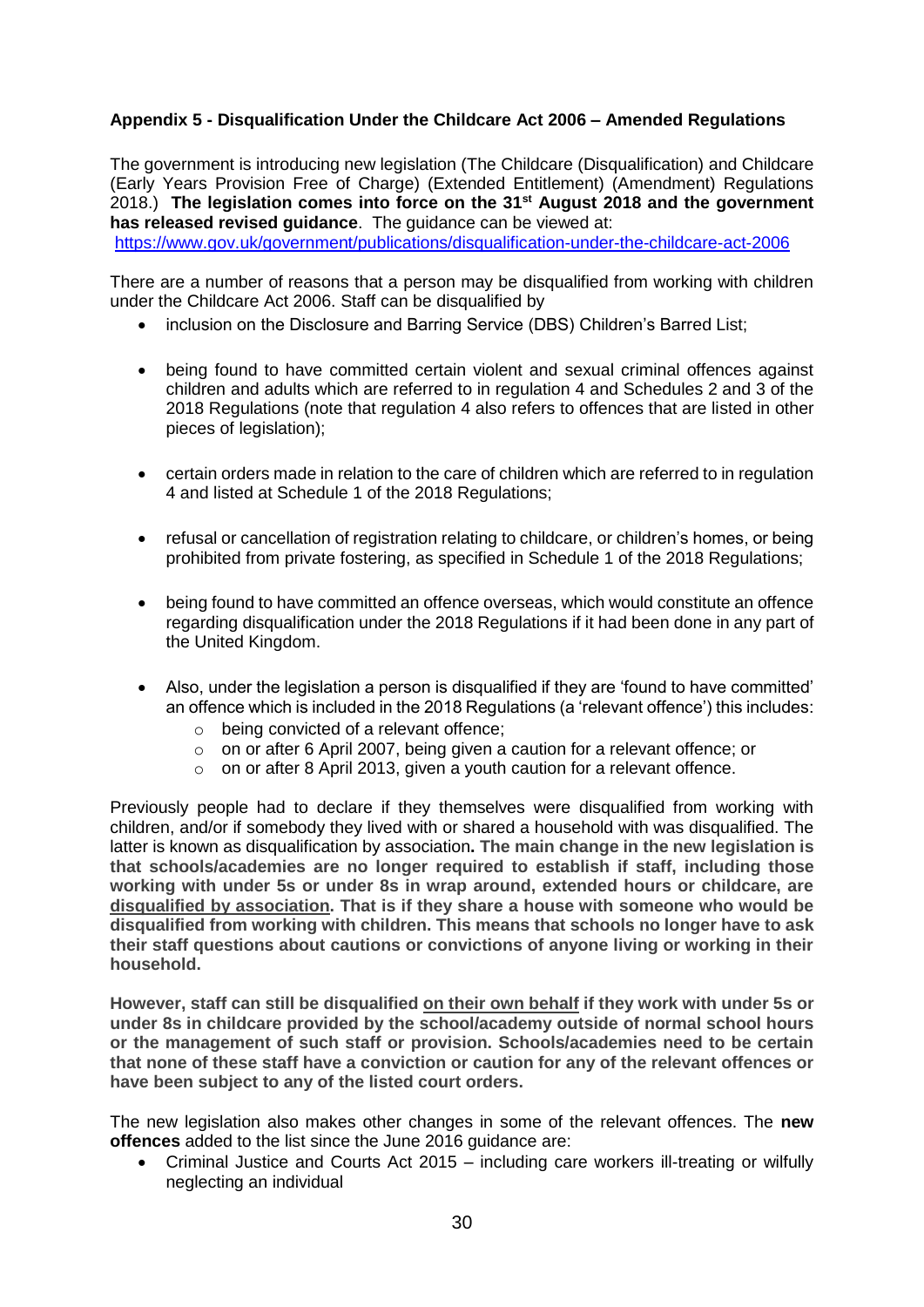- Female Genital Mutilation Act 2003 including conducting FGM and assisting a girl to conduct FGM on herself
- Modern Slavery Act 2015 including holding a person in slavery or servitude and requiring a person to perform forced or compulsory labour
- Psychoactive Substances Act 2016 supplying or offering to supply a psychoactive substance to a child
- Serious Crime Act 2015 possessing a paedophile manual and engaging in controlling or coercive behaviour in an intimate or family relationship
- Terrorism Act 2000 including belonging to a proscribed organisation and committing an act of terrorism
- Terrorism Act 2006 including encouraging terrorism, circulating a terrorist publication and directing a terrorist organisation

**A school/academy must not continue to employ an individual who is disqualified in connection with early or later years childcare provision, nor should a disqualified individual provide or be directly concerned in the management of such provision unless they have received a waiver from Ofsted, which covers the role that they wish to undertake. This does not imply that individuals are prevented from working in a school/academy in any other setting.** 

#### **Applying for a Waiver**

If an individual is disqualified under the legislation they can apply for this to be waivered via Ofsted, information of how to apply are provided in the guidance at page 14.

#### **Staff covered**

Staff are covered by this legislation if they are employed or engaged to provide **early years childcare** (this covers the age range from birth until 1 September following a child's fifth birthday i.e. up to and including reception year) or **later years childcare** (this covers children above reception age but who have not attained the age of 8) in nursery, primary or settings, or if they are directly concerned with the management of such childcare. This includes:

- **Early years provision** staff who provide any care for a child up to and including reception age. This includes education in nursery and reception classes and/or any supervised activity (such as breakfast clubs, lunchtime supervision and after school care provided by the school) both during the normal school day and outside of school hours for children in the early years age range; and
- **Later years provision** (for children under 8) staff who are employed to work in childcare provided by the school/academy outside of the normal school day for children who are above reception age but who have not attained the age of 8. This does not include education or supervised activity for children above reception age during school hours (including extended school hours for co-curricular learning activities, such as the school's choir or sports teams) but it does include before school settings, such as breakfast clubs, and after school provision.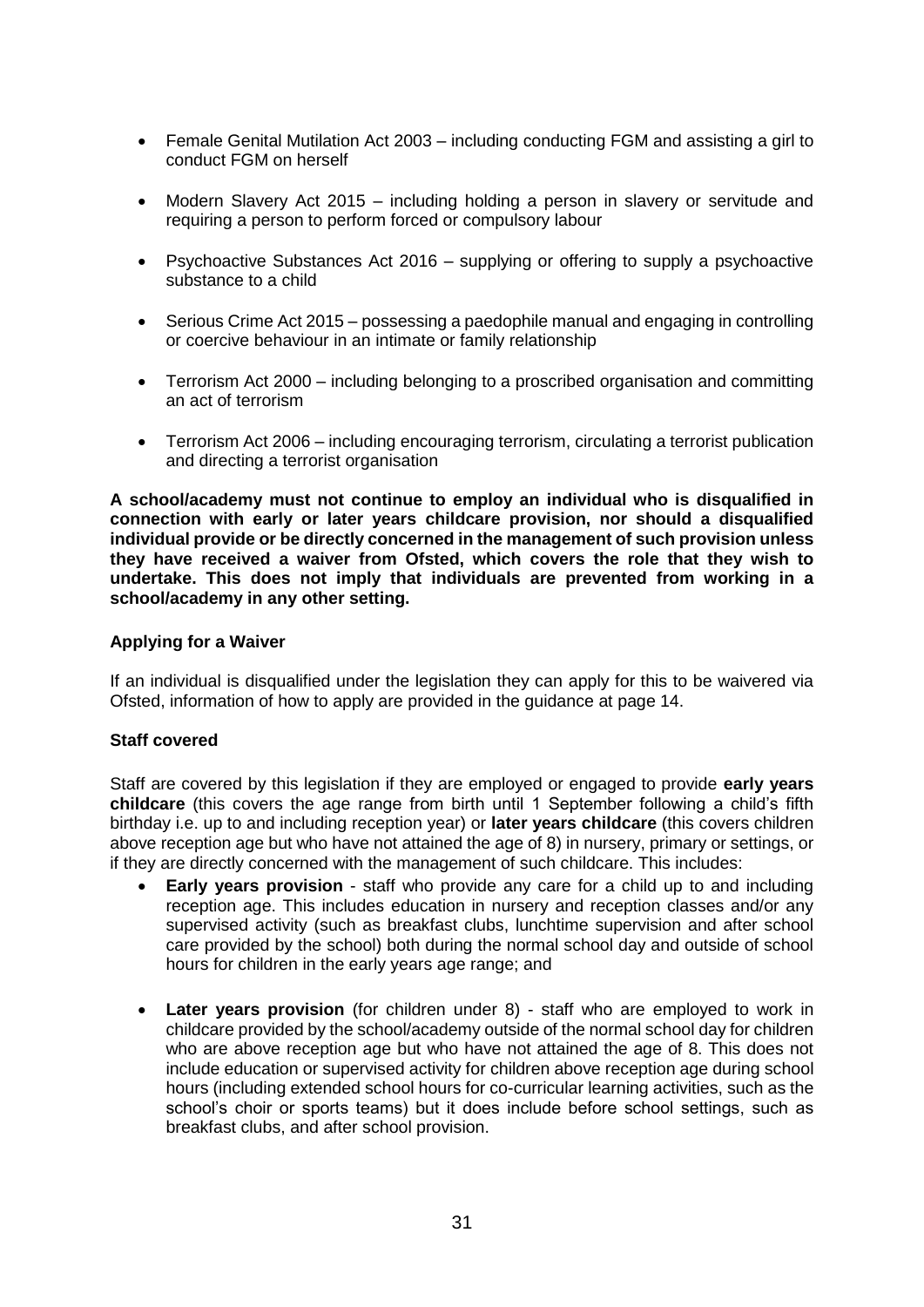**Staff who are directly concerned in the management of early or later years provision are provision are covered by the legislation.** Schools/academies will need to use their judgement to determine who is covered, but this will include the headteacher, and may also include other members of the leadership team and any manager, supervisor, leader or volunteer responsible for the day-to-day management of the provision.

In relation to staff employed by childcare providers (i.e. not employed by the school/academy) who hire or rent school facilities or premises (for example a private, voluntary or independent childcare provider), schools/academies should ensure that such providers have appropriate policies and procedures in place in regard to safeguarding children, including under the 2018 Regulations.

Where schools/academies use staff from any agency, or third-party organisation (e.g. supply teacher, music teacher or sports coach) to work in relevant childcare provision, or contract out such childcare, they must obtain confirmation that the agency or organisation providing the staff has informed them that they will be committing an offence if they are deployed to work in relevant childcare, or are directly concerned in the management of such provision, if they are disqualified under the 2018 Regulations. This should include the provider requesting that their staff inform them if they consider that they could be disqualified under the legislation.

Where the school/academy deploys a person who is self-employed (e.g. music teacher or sports coach) to work in relevant childcare provision, the school/academy must ensure that they are compliant with the requirements of the legislation explained in this guidance.

Volunteers and casual workers (including individuals on work experience) who are directly concerned with the management of childcare provision, and/or who work on a regular basis, whether supervised or not, in relevant childcare, are within the scope of the legislation and are covered by this guidance.

# **Staff who may be covered**

Staff who are not employed to directly provide childcare, are not covered by the legislation. Similarly, most staff who are only occasionally deployed and are not regularly required to work in relevant childcare will not automatically come within the scope of the legislation. Schools/academies should exercise their judgement about when and whether such staff are within scope, evaluating and recording any risks and control measures put in place, and taking advice from their HR provider, the designated officer, safeguarding lead officer or adviser when appropriate. A record of the assessment should be retained on the employee's personnel file and a copy supplied to the individual concerned. In general individuals undertaking the following roles would normally be excluded:

- caretakers;
- cleaners:
- drivers:
- transport escorts:
- catering; and
- office staff.

School governors and proprietors are not covered by the legislation, unless they volunteer to work in relevant childcare on a regular basis, or they are directly concerned with the day-today management of such provision. Further guidance on the safeguarding arrangements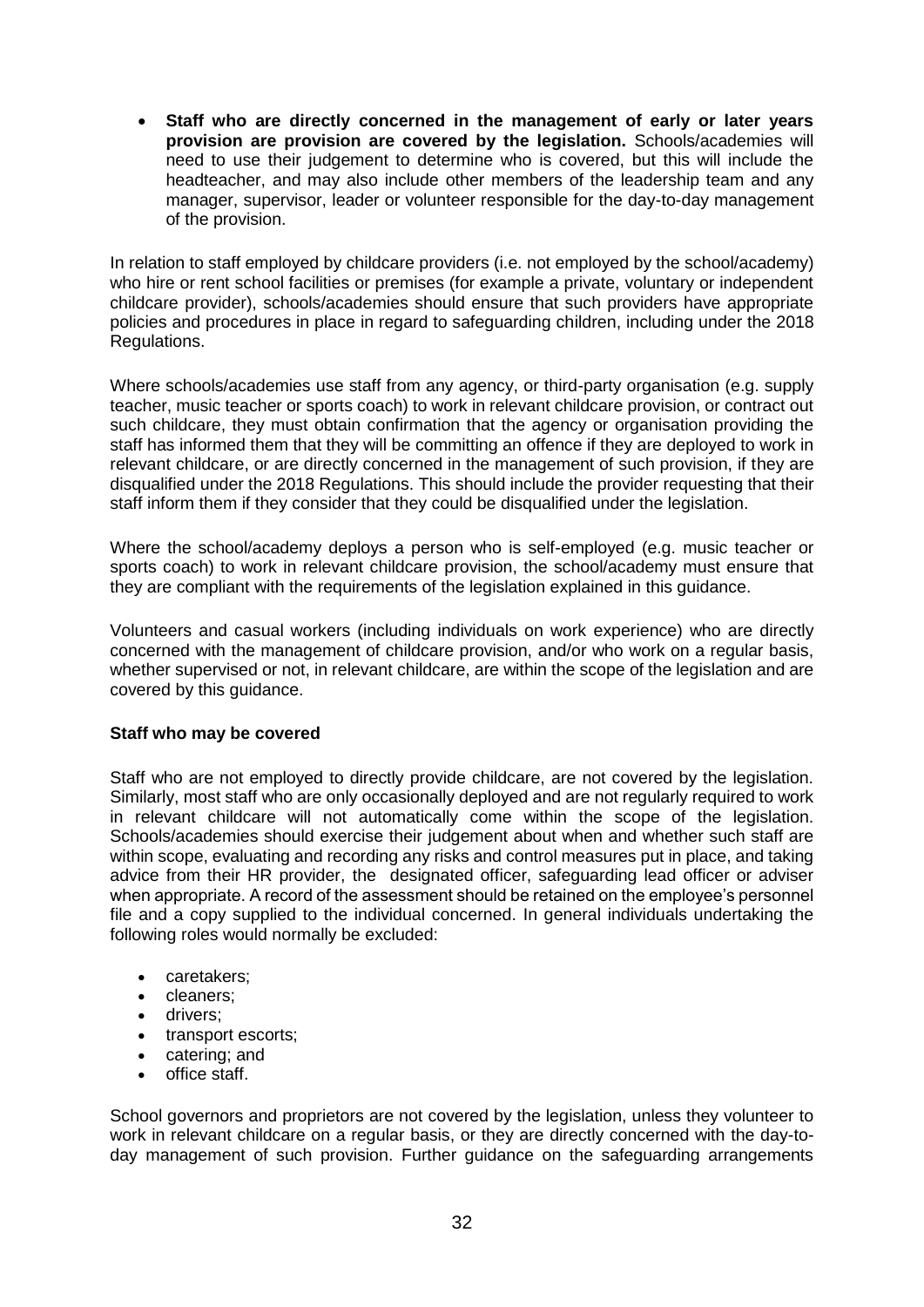covering governors and the safeguarding responsibilities of governing bodies and proprietors is provided in KCSIE.

Additionally, it should be noted that, whilst out of scope of these regulations, school governors in maintained schools are also subject to additional arrangements and can also be disqualified from holding office (i.e. being a governor in maintained schools) under regulation 17, schedule 4 of the School Governance (Constitution) (England) Regulations 2012.

# **Staff not covered**

This means that staff employed who work in the following roles are not covered, i.e. staff who:

- only provide education, childcare or supervised activity during school hours to children above reception age; or
- only provide childcare or supervised activities out of school hours for children who are aged 8 or over; and
- have no involvement in the management of relevant provision.

# **What should schools/academies be doing?**

An up to date enhanced DBS certificate or a check against the DBS update service will help schools/academies establish whether the offences committed by that individual are relevant offences.

Schools/academies must ensure that they are not knowingly employing a person who is disqualified under the 2018 Regulations in connection with relevant childcare provision. In gathering information to make these decisions schools/academies must ensure that they act proportionately. Accordingly, schools/academies must ensure that they handle information fairly and lawfully and take care not to breach:

- Data Protection Act 2018 (DPA);
- General Data Protection Regulation (GDPR) (EU) 2016/679;
- Rehabilitation of Offenders Act 1974 (Exceptions) Order 1975 (as amended in 2013) ('the Exceptions Order');
- Rehabilitation of Offenders Act 1974 (ROA); and
- Human Rights Act 1998.

Personal data, including any details of the criminal record should not be held without consent from the individual. In instances where an individual does not consent, schools/academies should only record the date the declaration was made, details of any additional safeguarding restrictions, and whether or not an Ofsted waiver has been granted if relevant.

Schools/academies should keep a record of all staff who are employed to work in or manage relevant childcare provision and record the date on which the information about qualification was provided. This can be recorded on the Single Central List. This will be checked by OFSTED and the Independent School Inspectorates as part of their schools' inspections.

#### **Schools/academies will need to review any historic data collected and destroy any information which is no longer required i.e. disqualification by association information or information for people not working with these groups.**

Schools/academies do not need to use a self-declaration form to obtain information about whether a staff member is disqualified. If they choose to do so they must ensure the questions